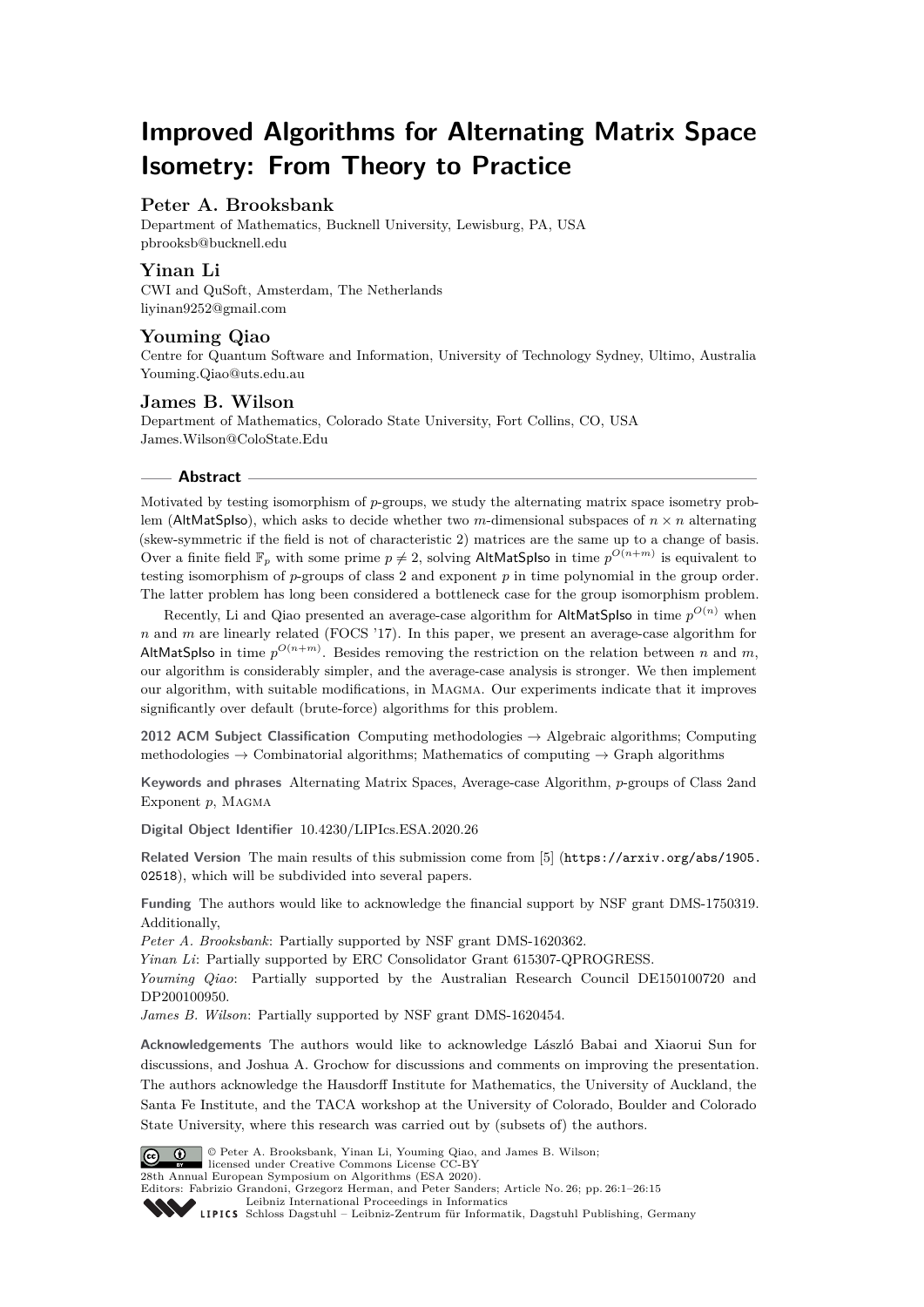## **26:2 Improved Algorithms for Alternating Matrix Space Isometry**

## <span id="page-1-1"></span>**1 Introduction**

Motivated by testing isomorphism of *p*-groups, we study the Alternating Matrix Space Isometry (AltMatSpIso) problem. To state this problem, we set up some notation and definitions. Let  $[n] = \{1, \ldots, n\}$ , and let  $M(n, q)$  be the linear space of  $n \times n$  matrices over the finite field  $\mathbb{F}_q$  (*q* is a prime power). A matrix  $A \in M(n,q)$  is *alternating* if for any vector  $v \in \mathbb{F}_q^n$ ,  $v^tAv = 0$ , where  $v^t$  denote the transpose of *v*. (When *q* is odd, *A* is alternating if and only if *A* is *skew-symmetric*, i.e.  $A^t = -A$ .) Let  $\Lambda(n,q)$  be the linear space of all alternating matrices in  $M(n, \mathbb{F}_q)$ . Let  $\mathcal{A}, \mathcal{B}$  be subspaces of  $\Lambda(n, q)$ . We say that  $\mathcal{A}$  and  $\mathcal{B}$  are *isometric*, if there exists an invertible matrix  $T \in GL(n, q)$ , such that  $T^{\mathrm{t}}AT := \{T^{\mathrm{t}}AT : A \in \mathcal{A}\}\$ and  $\beta$  are the same subspace. The AltMatSpIso problem then asks, given linear bases of two alternating matrix spaces  $A$  and  $B$ , decide whether  $A$  and  $B$  are isometric.

As we will elaborate in detail in [Subsection 1.1,](#page-2-0) the AltMatSpIso problem has been studied for decades. Indeed, it lies at the heart of the Group Isomorphism (GpI) problem, and has an intimate relationship with many other isomorphism problems, including Graph Isomorphism (GI). As a problem in  $\mathsf{NP} \cap \mathsf{coAM}$ , its worst-case time complexity has barely been improved over the brute-force algorithm, which enumerates all invertible matrices in  $GL(n, q)$  to search for some  $T \in GL(n, q)$  satisfying  $T^{\mathrm{t}}AT = \mathcal{B}$ . The brute-force algorithm takes time  $q^{\Theta(n^2)}$  · poly $(n, m, \log q)$  in the worst case. To obtain an algorithm in time  $q^{O(n+m)}$ would lead to an algorithm testing isomorphism of *p-groups of class* 2 *and exponent p* in time polynomial *in the group order*, which is a long-standing open problem.

Recently, Li and Qiao developed an *average-case* algorithm to tackle the AltMatSpIso problem, when *m* and *n* are linearly related [\[21\]](#page-13-0). The algorithm takes time  $q^{O(n)}$  and tests isometry between all but at most  $q^{-\Omega(n)}$  fraction of A in  $\Lambda(n,q)$ , and an arbitrary B. Here a random *m*-dimensional  $n \times n$  alternating matrix space A is chosen with probability  $\begin{bmatrix} {n \choose n} \\ n \end{bmatrix}_q^{-1}$ , where  $\begin{bmatrix} \cdot \end{bmatrix}_q$  denotes the *q*-Gaussian binomial coefficient and  $\begin{bmatrix} \binom{n}{n} \\ n \end{bmatrix}_q$  is the total number of *m*-dimensional alternating matrix spaces in  $\Lambda(n, q)$ . This may be viewed as a linear algebraic analogue of the *Erdős-Rényi model* for graphs [\[10\]](#page-13-1). A key idea behind their algorithm is to view the AltMatSpIso problem as a linear algebraic analogue of the GI problem [\[21\]](#page-13-0), which leads to adapting the individualisation and refinement technique for random graph isomorphism as used by Babai, Erdős, and Selkow in [\[2\]](#page-12-1). We summarise these algorithms in [Subsection 1.2.](#page-3-0) For convenience, we shall refer to the algorithm from [\[21\]](#page-13-0) as the Li-Qiao algorithm.

In this paper, we present another average-case algorithm for AltMatSpIso.

<span id="page-1-0"></span>**► Theorem 1.** Suppose  $m \ge 20$ . There is an algorithm that, for all but at most  $q^{-\Omega(nm)}$ *fraction of m-dimensional alternating matrix spaces*  $\mathcal{A}$  *in*  $\Lambda(n,q)$ *, tests the isometry of*  $\mathcal{A}$  *to* an arbitrary *m*-dimensional alternating matrix space  $\mathcal{B}$ , in time  $q^{O(n+m)}$ .

The algorithm in Theorem [1](#page-1-0) significantly improves over the Li-Qiao algorithm:

- First, it removes the linear dependence of *m* on *n*. The Li-Qiao algorithm inherently  $\sim$ requires this linear dependence. That is, for general *m*, the Li-Qiao algorithm does *not* run in time  $q^{O(n+m)}$ . Indeed, some of its techniques do not work when *m* is even  $\Omega(n^{1+\epsilon})$ or  $O(n^{1-\epsilon})$  with some  $0 < \epsilon < 1$ .
- Second, even in the case of  $m = \Theta(n)$ , the average-case analysis of our algorithm is better:  $\overline{a}$ it works for all but  $q^{-\Omega(n^2)}$  fraction of A, while the Li-Qiao algorithm works for all but  $q^{-\Omega(n)}$  fraction.
- Third, our algorithm is considerably simpler than the Li-Qiao algorithm, as the reader  $\sim$ may compare in the descriptions of these algorithms in [Subsection 1.2](#page-3-0) and [Subsection 1.3.](#page-5-0)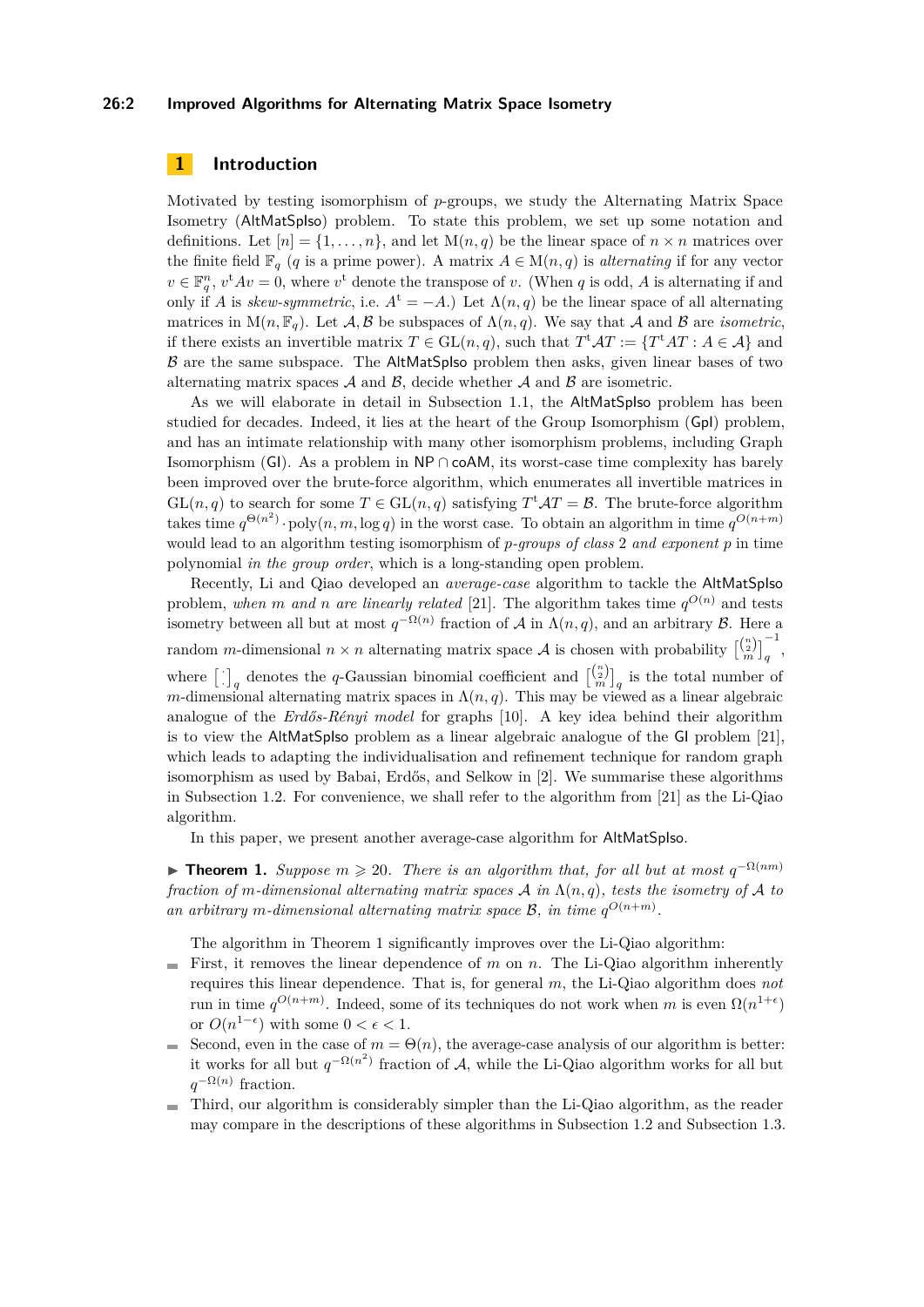Partly because of the simplicity of our algorithm, we implement our algorithm, with suitable modifications and some heuristic shortcuts, in Magma [\[6\]](#page-13-2). Our experiments indicate that it improves significantly over default (brute-force) algorithms for this problem.

An immediate open problem is to examine whether our isometry testing algorithm can be strengthened to a canonical form algorithm for random alternating matrix spaces. For graph isomorphism, efficient canonical form algorithms for random graphs have long been known [\[2,](#page-12-1) [3\]](#page-12-2). However, to the best of authors' knowledge, there have been no canonical form algorithms for random alternating matrix spaces even in time  $q^{o(n^2)}$ .

## <span id="page-2-0"></span>**1.1 Motivation and related works**

**Group isomorphism problem.** The main motivation for us to study the AltMatSpIso problem is to understand the complexity of the Group Isomorphism (GpI) problem: Deciding whether two finite groups of order *N* are isomorphic. The complexities of GpI depend on how groups are represented in algorithms. When groups are specified by their multiplication (Cayley) tables, GpI reduces to the Graph Isomorphism problem (GI); cf. [\[24,](#page-13-3) Section 10]. When groups are represented by generators as permutations, matrices, or black-box groups, GI reduces to GpI; cf. [\[14,](#page-13-4) [23,](#page-13-5) [24,](#page-13-3) [13\]](#page-13-6). In either input model, the state-of-the-art algorithm runs in time *quasi-polynomial* in the group order [\[11,](#page-13-7) [26\]](#page-14-1).

For our purpose, we shall mostly focus on the Cayley table model, since we do not even know an  $N^{o(\log N)}$ -time algorithm [\[29\]](#page-14-2) (log to the base 2), despite that a simple  $N^{\log N+O(1)}$ time algorithm has been known for decades [\[11,](#page-13-7) [26\]](#page-14-1). We note that Rosenbaum presented an algorithm in time  $N^{\frac{1}{2}\log N+O(1)}$  [\[27\]](#page-14-3). Moreover, following Babai's breakthrough proof that GI is in quasi-polynomial time [\[1,](#page-12-3) [15\]](#page-13-8), GpI in Cayley table model is now a key bottleneck to put GI in P, as Babai himself pointed out [\[1,](#page-12-3) Sec. 13.2 & 13.4 in arXiv version]. The past few years have witnessed a resurgence of activity on algorithms for this problem with worst-case analyses in terms of the group order. We refer the reader to [\[12\]](#page-13-9) which contains a survey of these algorithms.

A natural approach to tackle GpI is to assume our given groups lie in a certain group class. For instance, for Abelian groups, one can test their isomorphism in linear time [\[19\]](#page-13-10). However, moving out Abelian a little bit, *p*-groups of class 2 and exponent *p*, the next natural group class beyond Abelian groups, pose great difficulty. Recall that a group is of exponent *p* if any nontrivial element has order  $p$ , and a group is of class 2 if its commutator subgroup is contained in its centre. Recent works [\[20,](#page-13-11) [9,](#page-13-12) [7,](#page-13-13) [21\]](#page-13-0) solved some nontrivial subclasses, and lead to substantial improvement in practical algorithms. But their methods do not lead to any improvement for the worst-case time complexity of the general class.

*p***-groups of class 2 and exponent** *p***, and alternating matrix spaces.** Alternating matrix spaces naturally appear in the study of *p*-groups of class 2 and exponent *p* via Baer's correspondence [\[4\]](#page-12-4) for a prime  $p > 2$ . In fact, because of this correspondence, most recent works on this class of groups study alternating matrix spaces or alternating bilinear maps [\[20,](#page-13-11) [9,](#page-13-12) [7,](#page-13-13) [21\]](#page-13-0). We review this correspondence briefly. Given such a *p*-group, by taking the commutator map, one obtains an alternating bilinear map. Conversely, given an alternating bilinear map, one can construct such a *p*-group using an explicit formula (see e.g. [\[12,](#page-13-9) Fact 4.3]). Given an alternating bilinear map  $\mathbb{F}_p^n \times \mathbb{F}_p^n \to \mathbb{F}_p^m$ , one can obtain  $m \neq n$  alternating matrices representing it, and take the linear span to get an alternating matrix space. Given an alternating matrix space, by taking a linear basis, one can obtain an alternating bilinear map. The above procedures preserve and respect isomorphism types of groups and isometry types of alternating matrix spaces. Moreover, it is easy to verify that the above procedures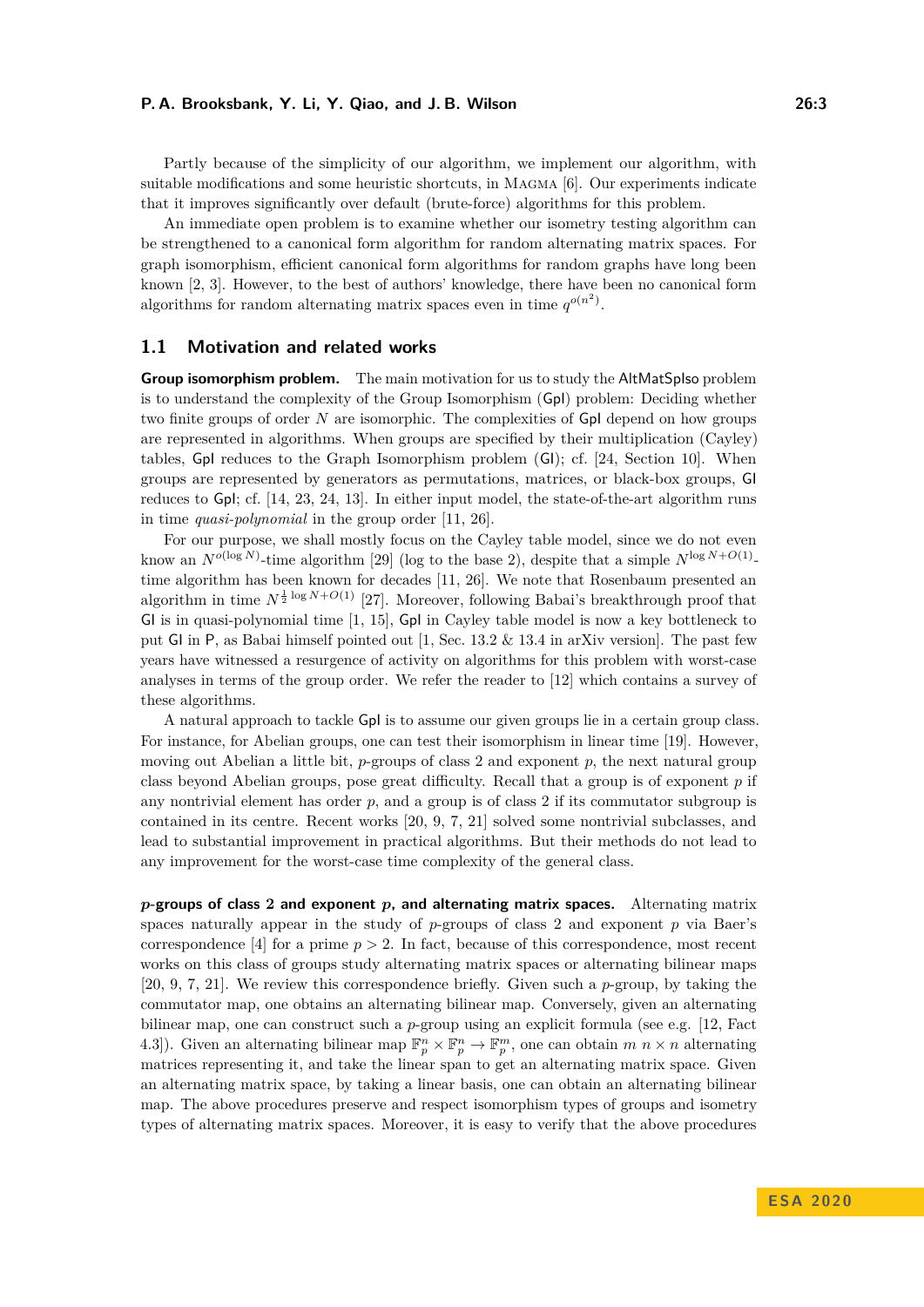## **26:4 Improved Algorithms for Alternating Matrix Space Isometry**

are computationally efficient in the Cayley table model  $^1$  $^1$ . Therefore, testing isomorphism of *p*-groups of class 2 and exponent *p* in time polynomial in the group order reduces to solving AltMatSpIso over  $\mathbb{F}_p$  in time  $p^{O(n+m)}$ . Because of the current status of GpI, we see that solving AltMatSplso in  $q^{O(n+m)}$  is already very difficult. Recently, it has been shown that a large number of (hard) isomorphism problems can be reduced to AltMatSpIso in polynomial time; we refer the readers to [\[13\]](#page-13-6) for more details. As an application, in [\[18\]](#page-13-14), one can also build post-quantum cryptography schemes based on AltMatSpIso.

**Current status of AltMatSplso.** For the AltMatSpIso problem, the brute-force algorithm takes time  $q^{\Theta(n^2)} \cdot \text{poly}(n, m, \log q)$ . There are two slightly improved worst-case algorithms within certain range of parameters: the  $N^{\frac{1}{4} \log_p N + O(1)}$ -time algorithm for *p*-group isomorph-ism by Rosenbaum [\[27\]](#page-14-3) and Rosenbaum and Wagner [\[28\]](#page-14-4) translates to a  $p^{\frac{1}{4}(n+m)^2+O(n+m)}$ . time algorithm for AltMatSpIso over F*p*. Li and Qiao [\[21\]](#page-13-0) adapted Luks' dynamic programming technique for GI [\[25\]](#page-14-5) to obtain a  $q^{\frac{1}{4}(n^2+m^2)+O(n+m)}$ -time algorithm for AltMatSpIso. Note that both algorithms only improve the worst-case time-complexity when  $m \leq n$ ; in fact, if  $m = \Omega(n^2)$ , then the brute-force algorithm already runs in time  $q^{O(n+m)}$ .

Another extreme case is when  $m = O(1)$ , where AltMatSpIso can be solved in poly $(n, q)$ time for odd *q*. The algorithm is based on reducing AltMatSpIso to the Alternating Matrix Tuple Isometry (AltMatTupIso) problem, which asks the following: Given two *m*-tuples of alternating matrices  $\mathbf{A}, \mathbf{B} \in \Lambda(n,q)^m$ , decide whether there is an invertible matrix  $T \in GL(n,q)$  such that  $T^{\mathsf{t}}AT = (T^{\mathsf{t}}A_1T, \ldots, T^{\mathsf{t}}A_mT) = (B_1, \ldots, B_m) = \mathbf{B}$ . Unlike AltMatSpIso, the AltMatTupIso problem can be solved in time poly $(n, m, \log q)$  for *odd*  $q$  [\[17\]](#page-13-15). The reduction from AltMatSpIso to AltMatTupIso is by fixing a tuple of alternating matrices **A** in A as basis, and enumerate all possible m-tuples of alternating matrices **B** in  $\mathcal{B}^m$ . Then one can invoke the algorithm for AltMatTupIso to test isometry between **A** and **B** efficiently.

## <span id="page-3-0"></span>**1.2 Average-case algorithms for GI and AltMatSplso**

In this subsection, we review the average-case algorithms for GI [\[2\]](#page-12-1) and for AltMatSpIso [\[21\]](#page-13-0).

To obtain average-case algorithms for GI (resp. AltMatSpIso), one needs to identify a property which is satisfied by almost all graphs (resp. alternating matrix spaces) chosen from a certain random model. Then for those graphs (resp. AltMatSpIso) satisfying the property, we test its isomorphism (resp. isometry) with an arbitrary graph (resp. alternating matrix space). The efficiency of the algorithm is guaranteed by both the efficiency of testing the property and the efficiency of the isomorphism (resp. isometry) testing.

We clarify the random models. In the graph setting, a natural choice is the celebrated Erdős-Rényi model [\[10\]](#page-13-1), in which an *n*-vertex *m*-edge graph is endowed with probability  $\binom{\binom{n}{2}}{n}^{-1}$ . In the alternating matrix space setting, Li and Qiao defined a linear algebraic analogue of the Erdős-Rényi model, where each *m*-dimensional alternating matrix space in  $\Lambda(n,q)$  will be chosen with probability  $\begin{bmatrix} {n \choose n} \\ q \end{bmatrix}^{-1}_q$ ; see also [Definition 2.](#page-8-0)

**Average-case algorithm for GI.** We first define a property  $P$  for graphs, which is a variant used in [\[2\]](#page-12-1). Let  $G = ([n], E)$  be a simple undirected graph. Let  $r \leq n$  be a positive integer,  $S = [r]$  and  $S' = [n] \setminus [r]$ . Let  $B = (S \cup S', F)$  be the bipartite graph induced by the cut  $(S, S')$  in *G*, where  $F = \{\{i, j\} \in E : i \in S, j \in S'\}$ . We label each  $j \in S'$  by its adjacency

<span id="page-3-1"></span><sup>&</sup>lt;sup>1</sup> The procedures are even efficient in matrix groups over finite fields [\[13,](#page-13-6) Lemma 7.5].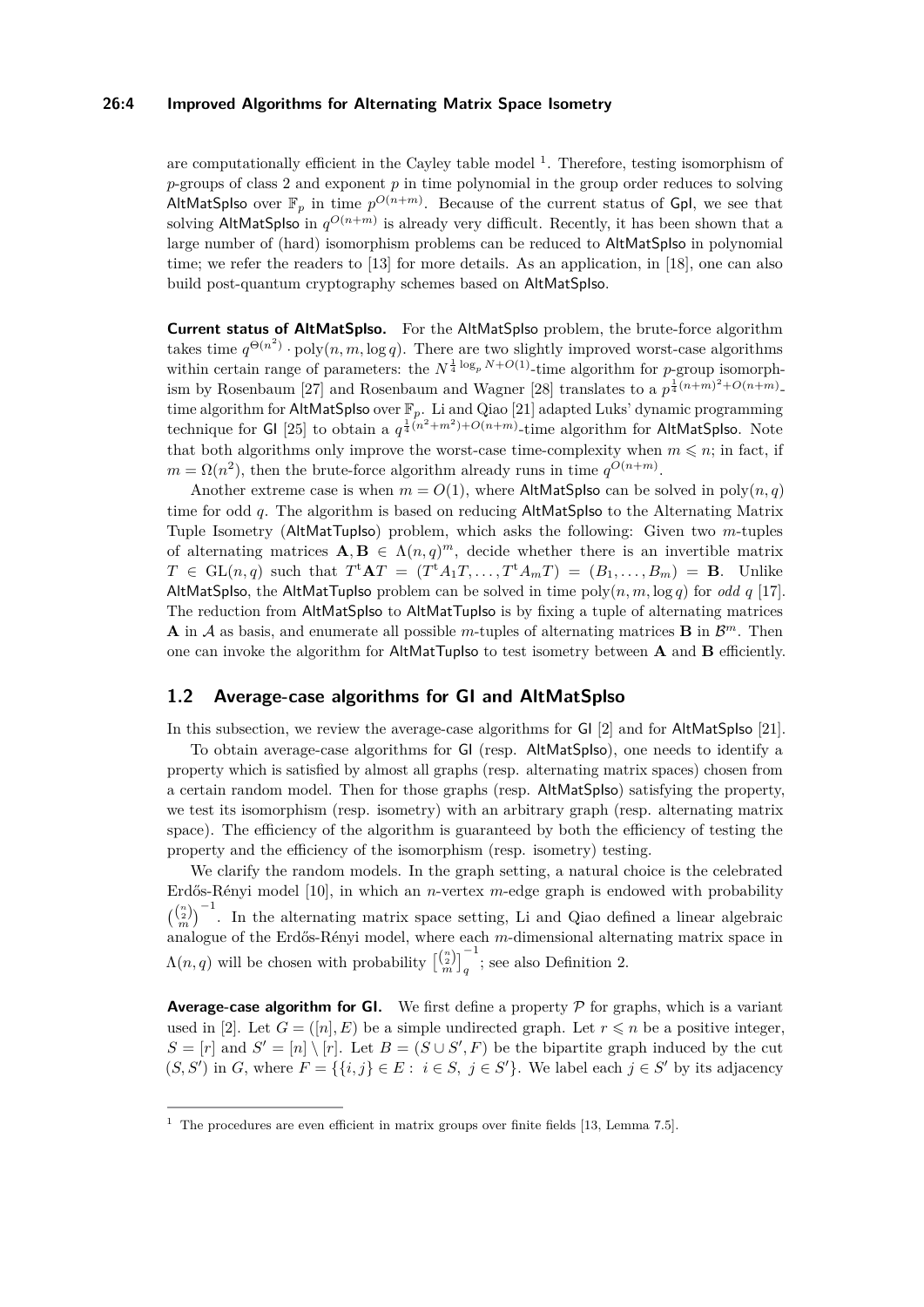relations with those vertices in *S*. That is, assign an *r*-bit string  $f_j \in \{0,1\}^r$  to each  $j \in S'$ such that  $f_i(i) = 1$  if and only if  $\{i, j\} \in F$ . We say a graph *G* satisfies property  $\mathcal P$  if  $f_i$ 's are distinct over  $j \in S'$ . It is easy to verify that, choosing  $r = \lceil 3 \log n \rceil$ , all but at most  $n^{-\Omega(1)}$ fraction of graphs in the Erdős-Rényi model satisfy the property P.

Here is an algorithm which tests isomorphism between graph *G* (satisfying property P) and  $H = ([n], E')$  (an arbitrary one), based on the well-known *individualisation and refinement* procedure. Let  $St_G$  be the set of *r*-bit strings obtained from the property P. Note that  $|St_G| = n - r$ . In the individualisation step, we enumerate all *r*-tuples of vertices in *H*. For each *r*-tuple  $(i_1, \ldots, i_r) \in [n]^r$ , we perform the refinement step: assign the remaining vertices in *H r*-bit strings according to their adjacency relations with the *r*-tuple  $(i_1, \ldots, i_r)$ as before, to obtain another set of bit strings  $St_H$ . If  $St_G \neq St_H$  we neglect this *r*-tuple; otherwise we obtained a bijective map from [*n*] to [*n*] by mapping *j* to  $i_j$  when  $j \in [r]$  and the rest according to the labels. The last step is to check whether this bijective map induces an isomorphism between *G* and *H*.

The above algorithm runs in time  $n^{O(\log n)}$  if *G* satisfies property *P*. To recover the algorithm in [\[2\]](#page-12-1), one can canonicalise the choice of the *r*-tuples by choosing the one with largest *r* degrees for both *G* and *H*, assuming that the largest *r* degrees are distinct. (This is another property which is satisfied by most graphs.)

**Average-case algorithm for AltMatSplso.** Li and Qiao generalised the aforementioned graph property and the individualisation and refinement procedure to the alternating matrix space setting. It is helpful to think of alternating matrix spaces as a linear algebraic analogue of graphs. That is, we view vectors in  $\mathbb{F}_q^n$  as a linear algebraic analogue of vertices. We then viewing alternating matrices as a linear algebraic analogue of edges. This is because we can think of edges as binary relations and alternating matrices as alternating bilinear forms on vectors.

We first define a property  $Q$  for alternating matrix spaces, in light of the one defined for graphs. Let A be an *m*-dimensional alternating matrix space in  $\Lambda(n,q)$ , and let  $r \leq n$ be a positive integer. Let  $U_0$  and  $V_0$  be the  $n \times r$  and  $n \times (n - r)$  matrices over  $\mathbb{F}_q$ , whose columns are the first *r* and last  $(n - r)$  standard basis, respectively. Let  $\mathcal{A}_{U_0, V_0} = U_0^{\dagger} \mathcal{A} V_0$ span $\{U_0^{\dagger} A V_0 : A \in \mathcal{A}\}\$ , which is a subspace of  $M(r \times (n-r), q)$ . The role of  $\mathcal{A}_{U_0, V_0}$  is similar to the role of the bipartite graph  $B = (S \cup S', F)$  in the graph setting.<sup>[2](#page-4-0)</sup> Recall that in the graph setting, the hope was to label vertices in  $S'$  *uniquely*, meaning that they should have different adjacency relations with vertices in *S*. An equivalent way of saying this is that the right automorphism group of this bipartite graph  $B$  – those permutations of the right-hand-side vertices preserving the graph structure  $-$  is trivial. Inspired by this, Li and Qiao define the property Q on A as  $\mathcal{R} := \{R \in GL(n-r, q) : \mathcal{A}_{U_0, V_0}R = \mathcal{A}_{U_0, V_0}\}$ has size at most  $q^n$ , where  $\mathcal{A}_{U_0,V_0}R = \{BR : B \in \mathcal{A}_{U_0,V_0}\}$ . Here,  $\mathcal{R}$  can be thought of as the corresponding to the right automorphism group in the graph setting. In [\[21\]](#page-13-0), it is shown that when *m* and *n* are linearly related  $(m = \Theta(n))$  and *r* is a constant (depending on the ratio  $m/n$ ,  $|\mathcal{R}| \leqslant q^n$  for all but at most  $q^{-\Omega(n)}$  fractions of alternating matrix spaces.

Now we outline the Li-Qiao algorithm for isometry testing. Let B be another *m*dimensional alternating matrix space in  $\Lambda(n,q)$  for testing isometry with  $\mathcal A$  (satisfying the property  $Q$ ). In the individualisation step, we enumerate all  $n \times r$  matrices  $U \in M(n \times r, q)$ whose columns are linearly independent. Denote the columns space of  $U$  by  $C_U$ . We also need to enumerate all  $(n - r)$ -dimensional subspaces  $C_V$  such that  $C_U \oplus C_V = \mathbb{F}_q^n$ .  $C_V$  is specified

<span id="page-4-0"></span><sup>&</sup>lt;sup>2</sup> Matrix spaces of the form  $A_{U_0,V_0}$  are studied as a linear algebraic analogue of cuts on graphs in [\[22\]](#page-13-16).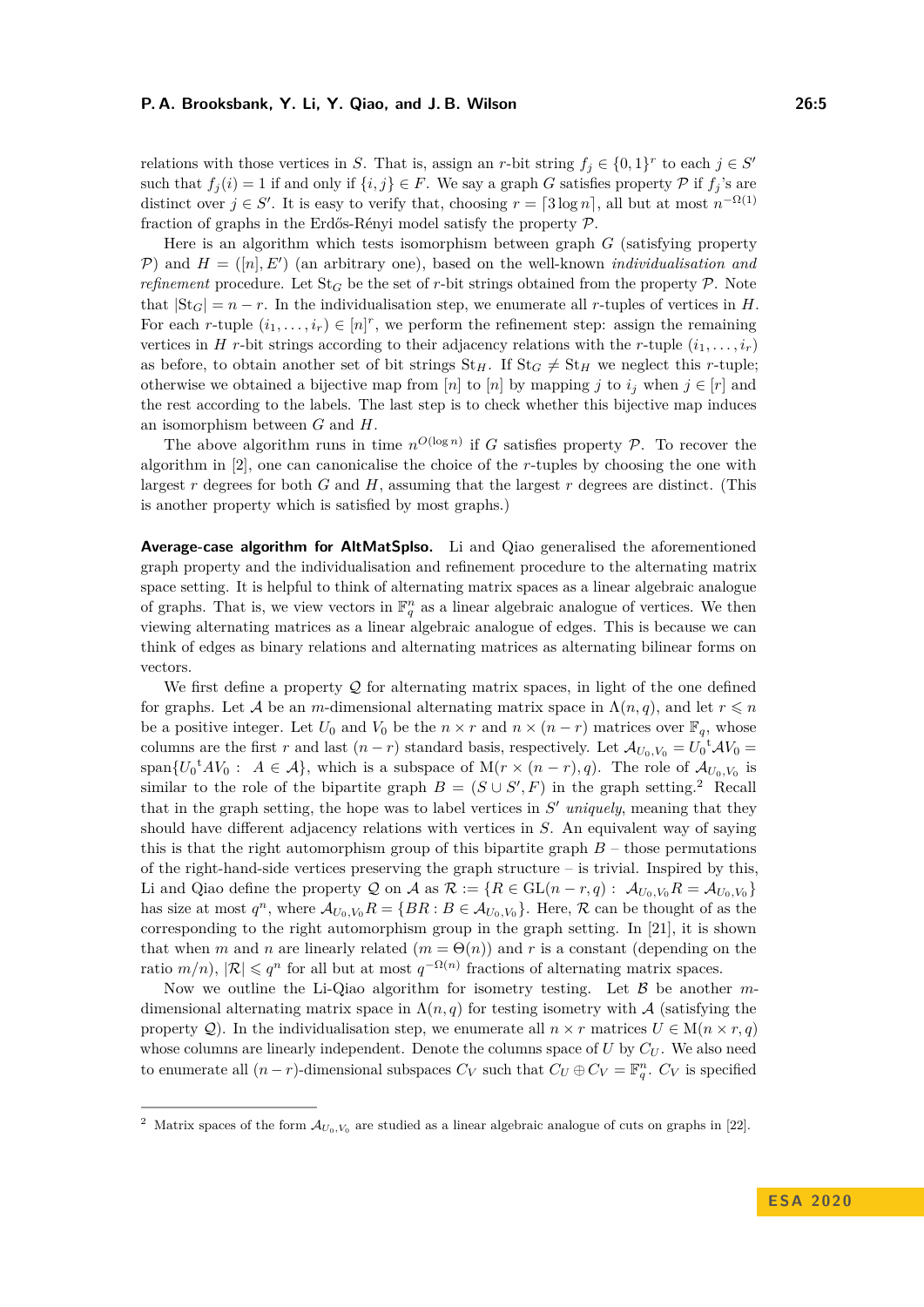#### **26:6 Improved Algorithms for Alternating Matrix Space Isometry**

by an  $n \times (n-r)$  matrix *V* whose columns span  $C_V$ . Let  $\mathcal{B}_{U,V} = \{U^{\dagger}BV : B \in \mathcal{B}\}\,$ , which is a subspace of  $M(n \times (n-r), q)$ . For each  $(U, V)$  with  $\mathcal{B}_{U, V}$  we perform the refinement step. That is, we enumerate all  $R \in GL(n-r,q)$  such that  $\mathcal{A}_{U_0,V_0}R = \mathcal{B}_{U,V}$ , which can be done using algorithms from  $[8, 16]^3$  $[8, 16]^3$  $[8, 16]^3$  $[8, 16]^3$  $[8, 16]^3$ . If no such *R* exists we neglect the pair  $(U, V)$ . Otherwise, we can recover an invertible  $T \in GL(n, q)$  from the information of  $(U, V)$  and R. Finally, check whether  $T$  is an isometry between  $A$  and  $B$ .

The above algorithm runs in time  $q^{O(n)}$ , if A satisfies property Q (recall that *n* and *m* are linearly related and  $r = O(1)$ ). In particular, the two enumerations in the individualisation step take time at most  $q^{rn+r(n-r)} = q^{O(n)}$ . In the refinement step, since A satisfies property  $\mathcal{Q}, \ |\{R \in GL(n-r,q) : \mathcal{A}_{U_0,V_0}R = \mathcal{B}_{U,V}\}\|$  can be bounded above by  $q^n$ , as the set  ${R \in GL(n-r,q): \mathcal{A}_{U_0,V_0}R = \mathcal{B}_{U,V}}$  is either empty, or a coset of the group *H*, whose order is upper bounded by  $q^n$  as A satisfies property Q we imposed. Thus the enumeration cost in the refinement step is at most  $q^n$ . All the other steps can be carried out in time  $poly(n, m, \log q)$ ; we refer the readers to  $[21]$  for more technical details on how to verify whether  $\mathcal A$  satisfies the property Q and how to enumerate elements in  $\{R \in GL(n-r,q): \mathcal{A}_{U_0,V_0}R = \mathcal{B}_{U,V}\}\$ and get the invertible matrix  $T$  from  $R$  and  $(U, V)$ .

## <span id="page-5-0"></span>**1.3 A simplified algorithm and its implementation**

Although it is a nice linear algebraic analogue of the algorithm in [\[2\]](#page-12-1), the algorithm in [\[21\]](#page-13-0) has several drawbacks. First, the algorithm only works when *m* and *n* are linear related. Second, the algorithm is still somewhat tricky, which makes it difficult to put into actual implementation. In this subsection, we describe a *simpler* average-case algorithm for AltMatSpIso, which works for all *m* and *n* (but only for odd *q*) and achieves the same performance as the one of Li–Qiao. A detailed description can be found in [Subsection 4.1.](#page-9-0) This simplified algorithm already captures the essence of the strategy. The main algorithm for [Theorem 1](#page-1-0) in [Subsection 4.3](#page-11-0) further works for any *q* and achieves better average-case analysis.

**The key idea behind our algorithm.** Let  $A \leq \Lambda(n, q)$ . The key idea behind our algorithm is to replace individualising *r*-dimensional subspaces of  $\mathbb{F}_q^n$  by individualising *r*-dimensional subspaces of A. This is inspired by the notion of *genus* of *p*-groups of class 2 and exponent *p* in [\[7\]](#page-13-13).

Roughly speaking, genus-*r p*-groups of class 2 and exponent *p* correspond to *r*-dimensional alternating matrix spaces over  $\mathbb{F}_p$ . In [\[7\]](#page-13-13), it is shown that even genus-2 *p*-groups of class 2 and exponent *p* demonstrate interesting behaviours. That is to say, constant-genus *p*-groups are already non-trivial objects. This leads us to consider individualising constant-dimensional subspaces of A. In the graph setting, this would correspond to individualising *r* edges, which does not differ much from individualising 2*r* vertices, as each edge connects to two vertices. In the alternating matrix space setting, it turns out that individualising *r*-dimensional subspaces of  $A$  could impose severe constraints on the possible isometries, if this subspace satisfies certain generic conditions. This is not so surprising, as one full-rank alternating matrix is much more "powerful" than a single edge. Reflecting back, the combination of individualisation and refinement from graphs and the genus concept from *p*-groups reveals a nice interaction between graph-theoretic techniques and group-theoretic notions. We would

<span id="page-5-1"></span><sup>3</sup> In fact, the uses of [\[16,](#page-13-18) [8\]](#page-13-17) are not necessary, as one can relax the property  $\mathcal Q$  and then only use certain linear algebra computations; see [\[21\]](#page-13-0).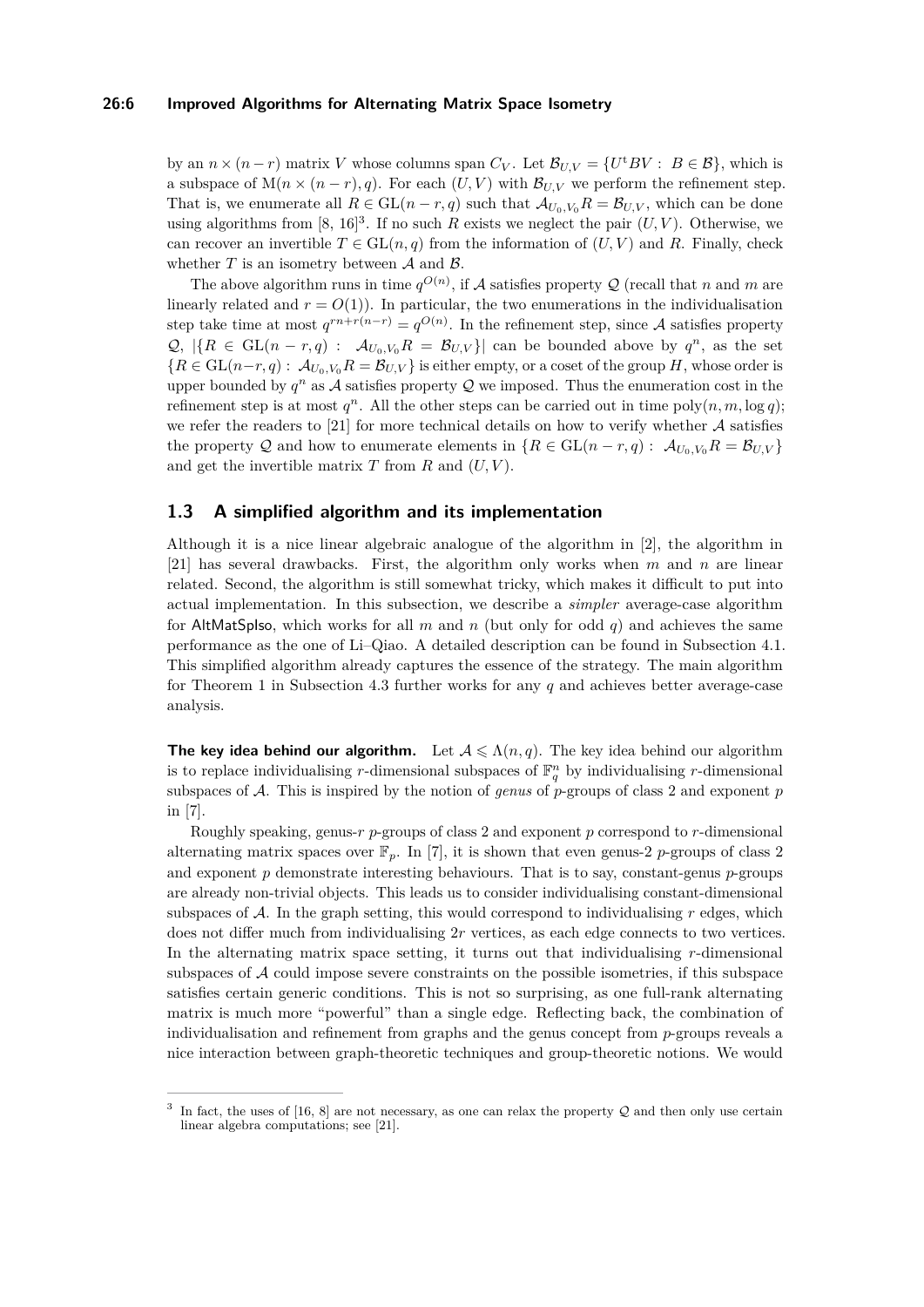also like to add that, the reason for the algorithm in [\[21\]](#page-13-0) to individualising *r*-dimensional subspaces of  $\mathbb{F}_q^n$  is because it was a close analogy of the average-case graph isomorphism algorithm of Babai, Erdős, and Selkow [\[2\]](#page-12-1).

**Algorithm outline.** We first state another property  $Q'$  on a *m*-dimensional  $A \leq \Lambda(n, q)$ . Let  $\mathbf{A} = (A_1, \ldots, A_m)$  be a tuple of ordered linear basis of A. For  $c \in \mathbb{N}$ , set  $\mathbf{A}_c = (A_1, \ldots, A_c)$ . We say A satisfies the property Q' if the group  $Aut(A_c) := \{T \in GL(n,q) : T^{\dagger}A_cT = A_c\}$ has order at most  $q^n$ .<sup>[4](#page-6-0)</sup> When *c* is a large enough constant, all but at most  $q^{-\Omega(n)}$  fraction of alternating matrix spaces satisfy property  $\mathcal{Q}$ , as shown in [Theorem 5.](#page-8-1) Furthermore by algorithms in [\[9\]](#page-13-12) (cf. [Theorem 8\)](#page-9-1), a generating set of  $Aut(A<sub>c</sub>)$  can be computed in time  $poly(n, \log q)$ .

Our algorithm can be now stated as follows. Assume we would like to test isometry for A (satisfying the property  $Q'$ ) with an arbitrary B, specified as two *m*-tuples of alternating matrices  $\mathbf{A} = (A_1, \ldots, A_m)$  and  $\mathbf{B} = (B_1, \ldots, B_m)$  from  $\Lambda(n,q)^m$  for sufficiently large m and odd *q*. In the individualisation step, enumerate all *c*-tuples of alternating matrices  $\mathbf{B}_c = (B_1, \ldots, B_c) \in \mathcal{B}^c$ . For each  $\mathbf{B}_c$  we perform the refinement step: Test isometry for alternating matrix tuples  $\mathbf{A}_c$  and  $\mathbf{B}_c$ , using the poly $(n, c, \log q)$ -time algorithm in [\[17\]](#page-13-15) (cf. [Theorem 8\)](#page-9-1). If they are not isometric, we neglect **B***c*. Otherwise, the algorithm from [\[17\]](#page-13-15) computes a specific isometry. Because we have computed  $Aut(A<sub>c</sub>)$ , we can enumerate over all isometry *T* such that  $T^{\text{t}} \mathbf{A}_c T = \mathbf{B}_c$ , and check whether  $T^{\text{t}} \mathcal{A} T = \mathcal{B}$ .

The correctness lies in the simple fact that every isometry of  $A$  and  $B$  maps  $A_c$  to a *c*-tuple  $\mathbf{B}_c$  in  $\mathcal{B}^c$ . The running time of the above procedure is  $q^{O(n+m)}$  if A satisfies property  $Q'$ . In particular, the enumeration cost in the individualisation step is at most  $q^{cm}$ . In the refinement step, enumerating all invertible matrix *T* such that  $T^{\text{t}}\mathbf{A}_cT = \mathbf{B}_c$  can be done in time  $q^{O(n)} \cdot \text{poly}(n, m, \log q)$  when *q* is odd, since  $\{T \in GL(n, q) : T^{\text{t}}\mathbf{A}_cT = \mathbf{B}_c\}$  is a coset of the group  $\{T \in GL(n,q): T^{\dagger} \mathbf{A}_c T = \mathbf{A}_c\}$ , whose size is upper bounded by  $q^n$  by property  $Q'$ . This algorithm is clearly simpler than the Li-Qiao algorithm, as it does not need to compute  $\mathcal{B}_{UV}$  etc..

**Implementation and Performance.** A bonus is our algorithm is more suitable to implement. We do so in MAGMA with some key adjustments, as detailed in [Subsection 4.2.](#page-10-0) The implementation is publicly available on GitHub as part of a comprehensive collection of tools – developed and maintained by P. A. Brooksbank, J. Maglione, J. B. Wilson and their collaborators – to compute with groups, algebras, and multilinear functions [\[6\]](#page-13-2).

The implementation is more convenient to describe using alternating bilinear maps (as the default algorithms do). A bilinear map  $\alpha: V \times V \to W$  is alternating if for any  $v \in V$ ,  $\alpha(v, v) = 0$ . Two alternating bilinear maps  $\alpha, \beta : V \times V \rightarrow W$  are pseudo-isometric, if they are the same up to the natural action of  $GL(V) \times GL(W)$ . Let  $V \cong \mathbb{F}_q^n$  and  $W \cong \mathbb{F}_q^m$ . An alternating bilinear map *α* can be specified by an *m*-tuple of alternating matrices from  $\Lambda(n,q)$ . Let  $\alpha$  and  $\beta$  be represented by the alternating matrix tuples **A** and **B**, respectively and  $A$  and  $B$  be the corresponding alternating matrix spaces of  $A$  and  $B$ , respectively. It is readily verified that  $\alpha$  and  $\beta$  are pseudo-isometric if and only if A and B are isometric.

Absent additional characteristic structure that can be exploited, the traditional (brute force) approach to deciding pseudo-isometry between alternating bilinear maps  $\alpha, \beta \colon V \times V \to$ *W* is as follows. Let  $\hat{\alpha}, \hat{\beta}: V \wedge V \to W$  denote the linear maps induced by  $\alpha, \beta$  (*V*  $\wedge$  *V* is the wedge product of a vector space *V* with itself). Compute the natural (diagonal) action of GL(*V*) on  $V \wedge V$ , and decide if ker  $\hat{\alpha}$  and ker  $\hat{\beta}$  – each of codimension dim *W* in  $V \wedge V$  –

<span id="page-6-0"></span> $4$  The alert reader would note that the property defined here depends on the choice of bases of  $A$ . This is not an essential problem due to the discussion in [Section 3.](#page-8-2)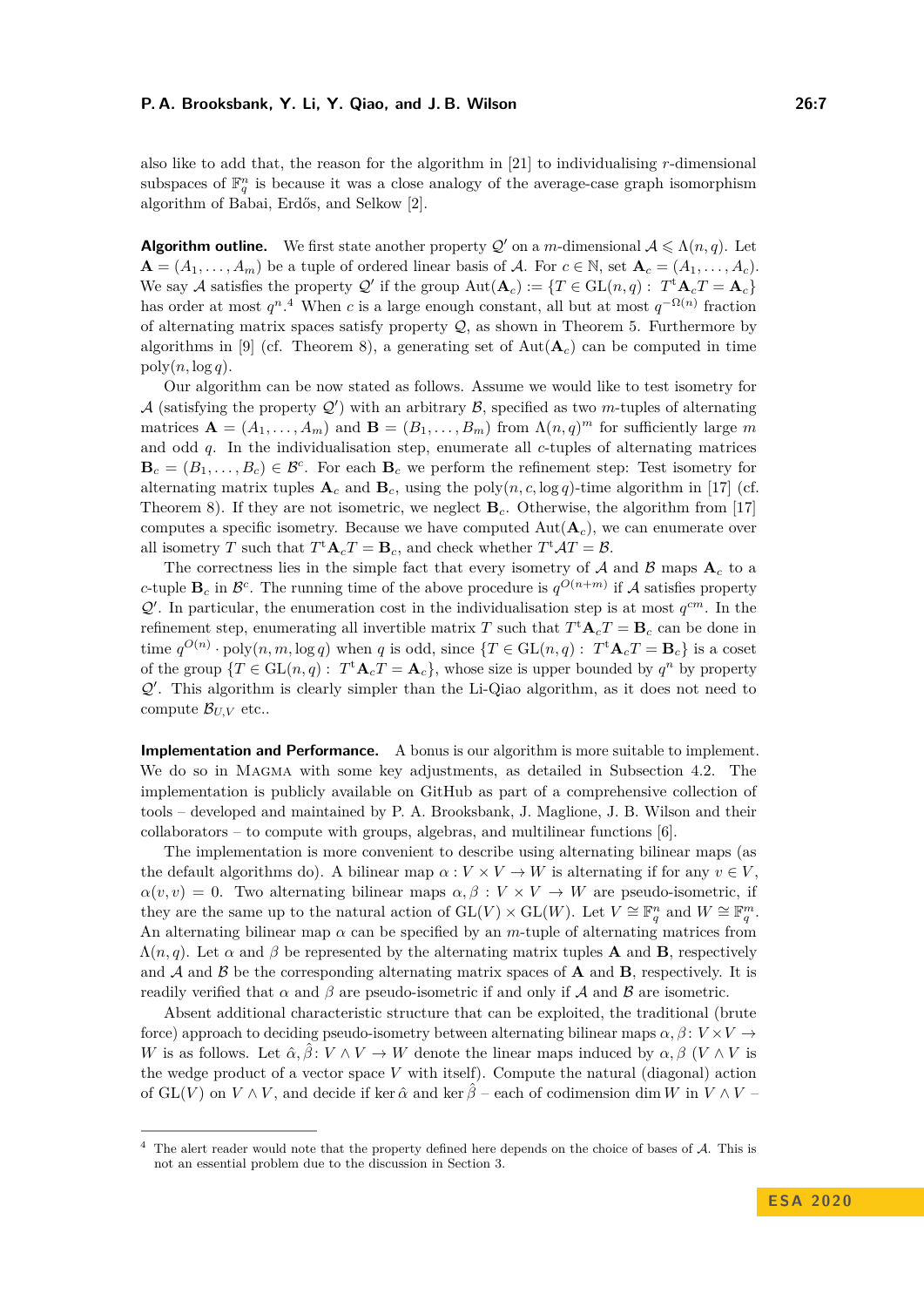#### **26:8 Improved Algorithms for Alternating Matrix Space Isometry**

belong to the same orbit. An alternative version of brute force is to enumerate GL(*W*) and check if one of these transformations lifts to a pseudo-isometry from  $\alpha$  to  $\beta$ . Which of these two brute-force options represents the best choice depends on the dimensions of *V* and *W*.

Our implementation is typically an improvement over both options. For example, in a preliminary experiment, our implementation readily decides pseudo-isometry between randomly selected alternating bilinear maps  $\mathbb{F}_3^5 \times \mathbb{F}_3^5 \to \mathbb{F}_3^4$ , while both brute-force options failed to complete. Note that the worst-case for all methods should be when  $\alpha, \beta$  are *not* isometric, since in that case one must exhaust the entire enumerated list (or orbit) to confirm non-equivalence. However, the modifications we made tend to detect non-equivalence rather easily, since other (easily computed) invariants typically do not align in this case. We were therefore careful to also run tests with equivalent inputs, so as to ensure a fair comparison with default methods.

## <span id="page-7-0"></span>**2 Preliminaries**

Let  $[m] = \{1, ..., m\}$  for  $m \in \mathbb{N}$ . Let  $\begin{bmatrix} n \\ d \end{bmatrix}_q = \frac{(1-q^n)...(1-q^{n-d+1})}{(1-q^d)...(1-q)}$  $\frac{(q^d)^2 \cdots (1-q^{d^d-1}-1)}{(1-q^d) \cdots (1-q)}$  denote the Gaussian binomial coefficient with parameters *n*, *d* and base *q*. Note that  $\begin{bmatrix} n \\ d \end{bmatrix}_q$  counts the number of *d*-dimensional subspaces of  $\mathbb{F}_q^n$ . The bound  $\begin{bmatrix} n \\ d \end{bmatrix}_q \leqslant q^{nd}$  is useful.

Let  $M(n \times n', \mathbb{F})$  (resp.  $M(n, \mathbb{F})$ ) be the linear space of all  $n \times n'$  (resp.  $n \times n$ ) matrices over F. For a matrix  $A \in M(n \times n', \mathbb{F})$ ,  $A^t \in M(n' \times n, \mathbb{F})$  denotes the transpose of *A*. We use  $A(i, j)$  to denotes the  $(i, j)$ <sup>th</sup> entry of the matrix A. The general linear group of degree *n* over **F** is denoted by  $GL(n, \mathbb{F})$ . When  $\mathbb{F} = \mathbb{F}_q$  for some prime power *q*, we write simply  $M(n,q)$  and  $GL(n,q)$  in place of  $M(n,\mathbb{F}_q)$  and  $GL(n,\mathbb{F}_q)$ . An  $n \times n$  matrix A over  $\mathbb F$  is alternating if for every  $v \in \mathbb{F}^n$ ,  $v^tAv = 0$ . When  $\mathbb F$  is not of characteristic 2, this is equivalent to the skew-symmetric condition. Let  $\Lambda(n, \mathbb{F})$  be the linear space of all  $n \times n$  alternating matrices over  $\mathbb{F}$  (and  $\Lambda(n,q)$  when  $\mathbb{F} = \mathbb{F}_q$ ). We denote  $\mathbf{A} = (A_1, \ldots, A_m) \in \Lambda(n,q)^m$  to be an alternating matrix tuple and  $\mathcal{A} = \text{span}\{A_1, \ldots, A_m\} \leq \Lambda(n, q)$  be an (the corresponding) alternating matrix space  $(\leq 1)$  denote the subspace notation.

We say two alternating matrix tuples  $\mathbf{A}, \mathbf{B} \in \Lambda(n, \mathbb{F})^m$  are *isometric* if there exists  $T \in GL(n, \mathbb{F})$  such that

$$
T^{\mathbf{t}}\mathbf{A}T:=(T^{\mathbf{t}}A_1T,\ldots,T^{\mathbf{t}}A_mT)=(B_1,\ldots,B_m)=\mathbf{B}.
$$

The set of isometries between **A** and **B** is denoted as

$$
Isom(\mathbf{A}, \mathbf{B}) = \{ T \in GL(n, \mathbb{F}) : T^{\mathbf{t}} \mathbf{A} T = \mathbf{B} \};
$$

the group of *autometries* (or self-isometries) of **A** is denoted as  $Aut(A) = Isom(A, A)$ . We say two alternating matrix tuples  $\mathbf{A}, \mathbf{B} \in \Lambda(n, \mathbb{F})^m$  are *pseudo-isometric* if there exist  $T \in GL(n, \mathbb{F})$  and  $R \in GL(m, \mathbb{F})$  such that

$$
T^{\mathbf{t}}\mathbf{A}T = (T^{\mathbf{t}}A_1T, \dots, T^{\mathbf{t}}A_mT) = (\sum_{j=1}^m R(1,j)B_j, \dots, \sum_{j=1}^m R(m,j)B_j) =: \mathbf{B}^R.
$$

The set of pseudo-isometries between **A** and **B** is defined as

 $\Psi$ Isom $(\mathbf{A}, \mathbf{B}) = \{T \in GL(n, \mathbb{F}) : \exists R \in GL(m, q), T^{\mathsf{t}} \mathbf{A} T = \mathbf{B}^R\}.$ 

The group of *pseudo-autometries* (or self-pseudo-isometries) of **A** is denoted as  $\Psi \text{Aut}(\mathbf{A}) =$ ΨIsom(**A***,* **A**). It is straightforward to see that Isom(**A***,* **B**) (resp. ΨIsom(**A***,* **B**)) is a (possibly empty) coset of Aut(**A**) (resp. ΨAut(**A**)).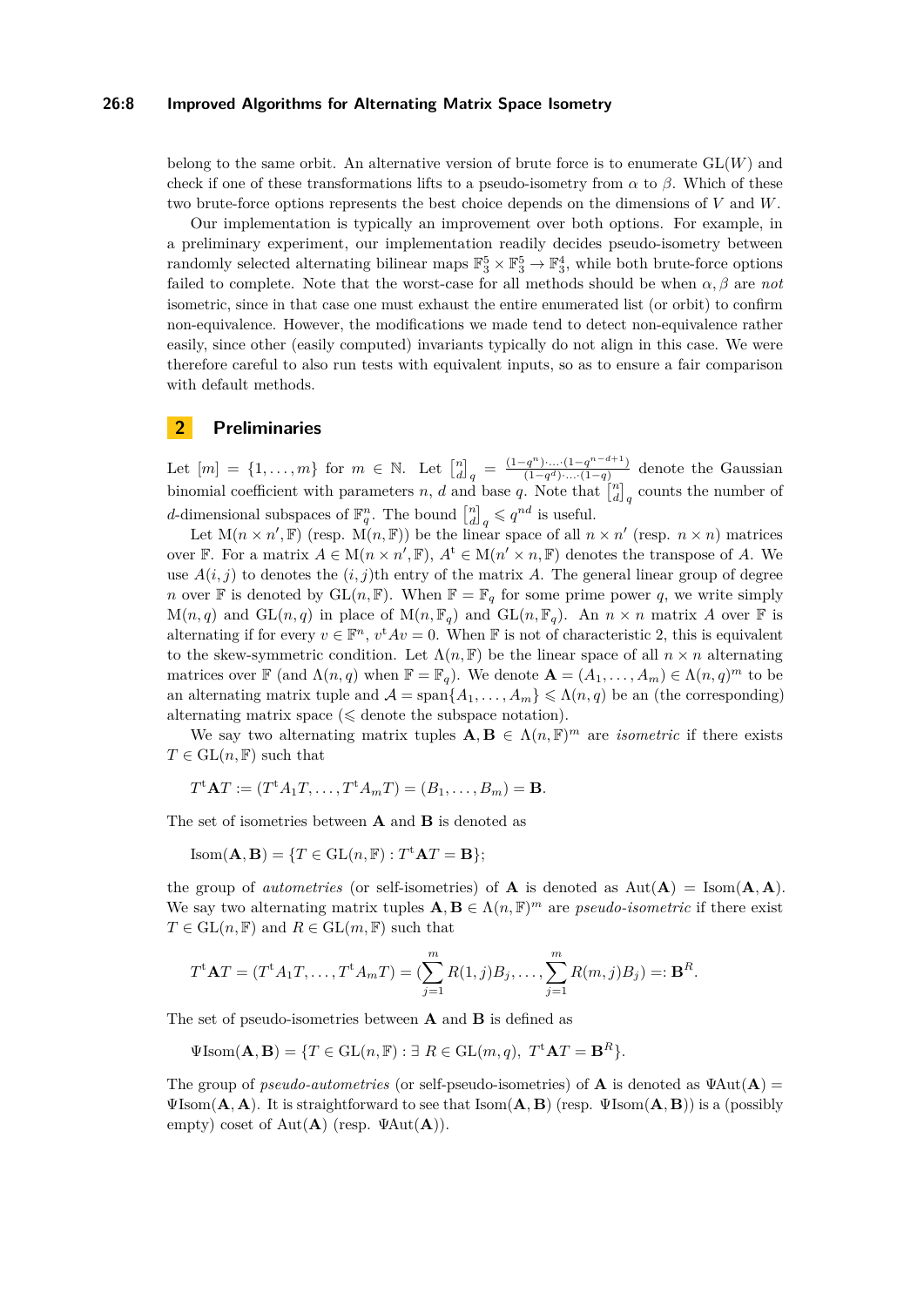We say two alternating matrix spaces  $A, B \leq \Lambda(n, F)$  are *isometric*, if there exists  $T \in GL(n, \mathbb{F})$  such that  $T^{\mathrm{t}}AT := \{T^{\mathrm{t}}AT : A \in \mathcal{A}\} = \mathcal{B}$ . We can define the coset of isometries from  $A$  to  $B$  Isom( $A, B$ ), and the group of autometries Aut( $A$ ), for alternating matrix spaces. If  $A$  and  $B$  are the corresponding alternating matrix spaces spanned by  $A$  and **B**, respectively, then A and B are isometric if and only if A and B are pseudo-isometric, i.e.  $\text{Isom}(\mathcal{A}, \mathcal{B}) = \Psi \text{Isom}(\mathbf{A}, \mathbf{B}).$ 

For two tuples of alternating matrices  $\mathbf{A}, \mathbf{B} \in \Lambda(n, \mathbb{F})^m$ , the the *adjoint space* from **A** to **B** is defined as  $\text{Adj}(\mathbf{A}, \mathbf{B}) = \{(T, T') \in \text{M}(n, \mathbb{F}) \oplus \text{M}(n, \mathbb{F}) : T\mathbf{A} = \mathbf{B}T'\}.$  The *adjoint algebra* of **A** is defined as  $\text{Adj}(\mathbf{A}) = \{(T, T') \in \text{M}(n, \mathbb{F}) \oplus \text{M}(n, \mathbb{F}) : T\mathbf{A} = \mathbf{A}T'\}.$  Clearly, if *T* ∈ Aut(**A**), then  $(T^t, T^{-1})$  ∈ Adj(**A**). Furthermore, if **A** and **B** are isometric, then  $| \operatorname{Adj}(\mathbf{A}, \mathbf{B}) | = | \operatorname{Adj}(\mathbf{A}) |.$ 

## <span id="page-8-2"></span>**3 Random models and average-case properties**

We now formally define the linear algebraic analogue of the Erdős-Rényi model, which has been mentioned frequently in [Section 1.](#page-1-1)

<span id="page-8-0"></span>I **Definition 2** (The linear algebraic analogue of the Erdős-Rényi model)**.** *The linear algebraic analogue of the Erdős-Rényi model,* LinER(*n, m, q*)*, is the uniform probability distribution over the set of m-dimensional subspaces of*  $\Lambda(n,q)$ *, that is, each subspace is endowed with*  $\left[probability\left[\binom{n}{2}\right]_q^{-1}\right]$ .

We also recall a random model for alternating matrix tuples, introduced in [\[21\]](#page-13-0).

▶ **Definition 3** (The naive model for alternating matrix tuples). The naive model for alternating *matrix tuples,* Nai $T(n, m, q)$ *, is the probability distribution over the set of all m-tuples of*  $n \times n$  alternating matrices over  $\mathbb{F}_q$ , where each tuple is endowed with probability  $q^{-\binom{n}{2}m}$ .

A useful fact is that if we would like to show a certain property holds with high probability for alternating matrix spaces in  $\text{LinER}(n, m, q)$ , we can in turn show that a corresponding property holds with high probability for alternating matrix tuples in NaiT $(n, m, q)$ . The statement can be quantified as follows: Suppose we have  $\mathcal{P}(n,m,q)$ , a property of mdimensional alternating matrix spaces in  $\Lambda(n,q)$ , and wish to show that  $\mathcal{P}(n,m,q)$  holds with high probability in  $\text{LinER}(n, m, q)$ .  $\mathcal{P}(n, m, q)$  naturally induces  $\mathcal{P}'(n, m, q)$ , a property of alternating matrix tuples in  $\Lambda(n,q)^m$  that span *m*-dimensional alternating matrix spaces. Let  $\mathcal{Q}(n,m,q)$  be a property of all alternating matrix tuples in  $\Lambda(n,q)^m$ , so that  $\mathcal{Q}(n,m,q)$ and  $\mathcal{P}'(n,m,q)$  coincide when restricting to those alternating tuples spanning m matrix spaces. The following is proved in [\[21\]](#page-13-0).

**Proposition 4** ([\[21,](#page-13-0) Proposition 13 in arXiv version]). Let  $\mathcal{P}(n,m,q)$  and  $\mathcal{Q}(n,m,q)$  be as *above. Suppose in* Nai $T(n, m, q)$ *,*  $Q(n, m, q)$  *happens with probability at least*  $1 - f(n, m, q)$ *for*  $0 \leq f(n, m, q) < 1$ *. Then in* LinER $(n, m, q)$ *,*  $P(n, m, q)$  *happens with probability at least*  $1 - 4f(n, m, q)$ .

In the rest of this paper, we assume a random alternating matrix space is chosen from the linear algebraic analogue of the Erdős-Rényi model and a random alternating matrix tuple is chosen from the naive model. To prove [Theorem 1,](#page-1-0) it is sufficient to work with alternating matrix tuples and the naive model.

<span id="page-8-1"></span>We now present the average-case property, which will be used in our algorithm. Recall that in [Subsection 1.3,](#page-5-0) the desired property is to show that, for a random alternating matrix tuple  $\mathbf{A} = (A_1, \ldots, A_m) \in \Lambda(n, q)^m$  and some  $c = O(1)$ , the tuple  $\mathbf{A}_c = (A_1, \ldots, A_c)$  has autometry group  $\text{Aut}(\mathbf{A}_c)$  of size at most  $q^n$  with probability  $1-q^{-\Omega(n)}$ . We prove a stronger statement.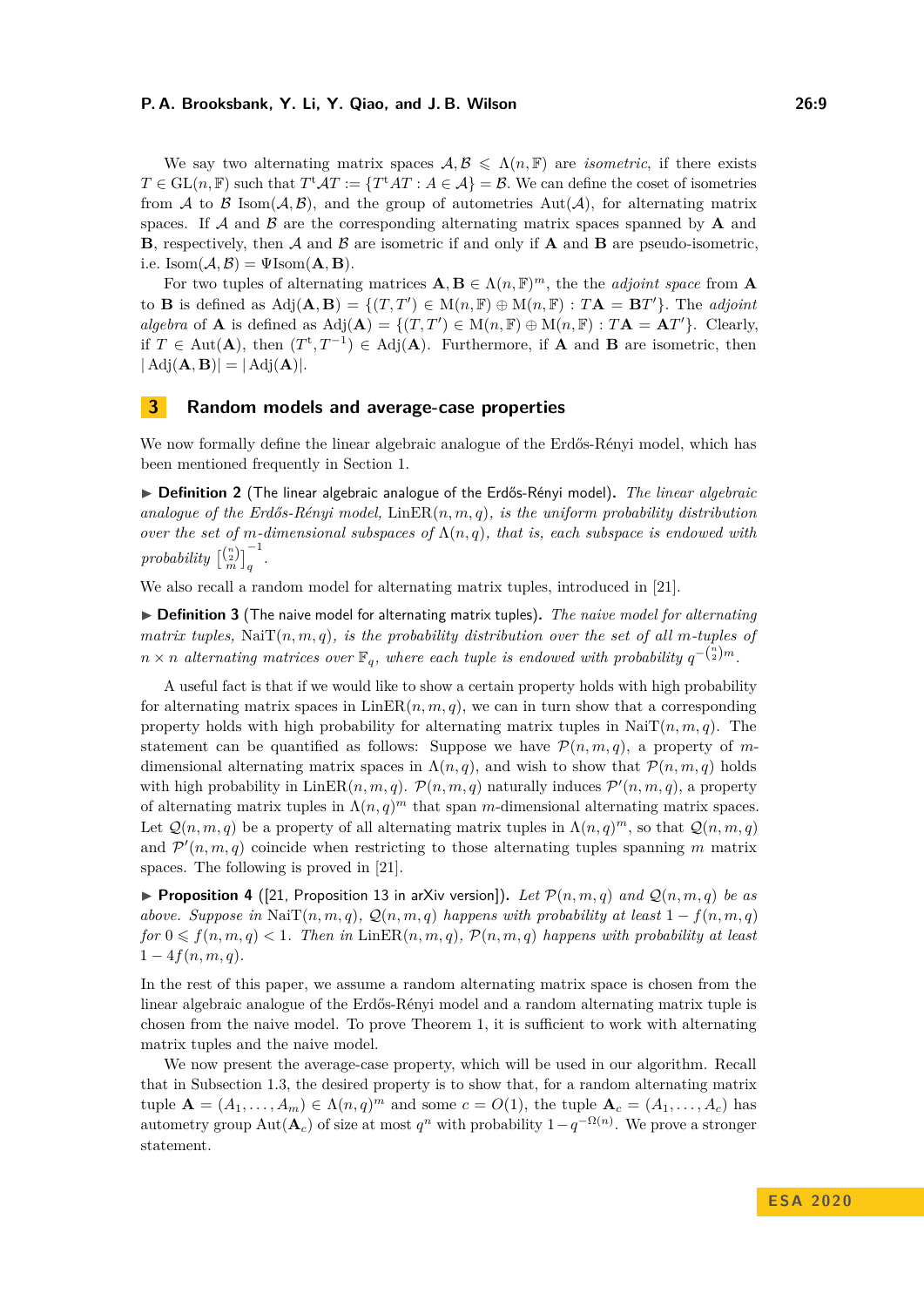## **26:10 Improved Algorithms for Alternating Matrix Space Isometry**

► **Theorem 5.** *Let*  $c = 20$ *. For all but at most*  $q^{-\Omega(n)}$  *fraction of*  $\mathbf{A}_c = (A_1, \ldots, A_c)$  $\Lambda(n,q)^c$ , we have  $|\operatorname{Adj}(\mathbf{A}_c)| \leqslant q^n$ .

Note that  $|\text{Aut}(\mathbf{A}_c)| \leq |\text{Adj}(\mathbf{A}_c)|$  for any  $\mathbf{A}_c$ . To prove [Theorem 5,](#page-8-1) we need the following from [\[21\]](#page-13-0). Given a tuple of matrices  $\mathbf{A} = (A_1, \ldots, A_r) \in M(n, q)^r$ , define the image of  $U \leq \mathbb{F}_q^n$  under **A** as  $\mathbf{A}(U) := \text{span}\{A_i u : i \in [r], u \in U\}.$ 

**Definition 6.** We say  $A = (A_1, \ldots, A_r) \in M(n, q)^r$  is *stable*, if for any nonempty proper subspace  $U \leqslant \mathbb{F}_q^n$ , we have  $\dim(\mathbf{A}(U)) > \dim(U)$ .

**Proposition 7** ([\[21,](#page-13-0) Proposition 10 in arXiv version]). If  $A \in M(n,q)^r$  is stable, then  $| \operatorname{Adj}(\mathbf{A}) | \leqslant q^n$ .

Thus, to prove [Theorem 5,](#page-8-1) we need to upper bound the probability of a random alternating matrix tuple being *not stable*. The proof is somewhat similar to the one in [\[21\]](#page-13-0), with one interesting observation: We can use some random alternating matrices in  $\Lambda(n,q)$  to "mimick" a random matrix  $\mathbb{M}(n,q)$ . The detail of the proof can be found, e.g. in [\[5,](#page-12-0) Section 6.3].

## **4 Average-case algorithms for AltMatSplso**

## <span id="page-9-0"></span>**4.1 The simplified main algorithm**

As we have mentioned in [Subsection 1.3,](#page-5-0) our algorithm invokes the algorithm for testing isometry for alternating matrix tuples as subroutines, which is formally state it here.

<span id="page-9-1"></span>**Findmark 3** ([\[9,](#page-13-12) [17\]](#page-13-15)). Let  $\mathbf{A}, \mathbf{B} \in \Lambda(n, q)^m$  for some odd q. There exists a poly $(n, m, \log q)$ *time algorithm which takes* **A** *and* **B** *as inputs and outputs* Isom(**A***,* **B**)*, specified by (if nonempty) a generating set of* Aut(**A**) *(by the algorithm in [\[9\]](#page-13-12)) and a coset representative*  $T \in \text{Isom}(\mathbf{A}, \mathbf{B})$  *(by the algorithm in [\[17\]](#page-13-15)).* 

We also need the following observation to enumerate elements in  $Aut(A)$ , which follows easily by computing the closure of the given generating set.

<span id="page-9-2"></span>▶ Observation 9. Let  $C_1, \ldots, C_t$  ∈ GL(*n, q*)*, and let G be the group generated by*  $C_i$ *'s. Let*  $s \in \mathbb{N}$ . Then there exists an algorithm that either reports that  $|G| > s$ , or lists all elements  $in G$ *, in time* poly $(s, n, \log q)$ *.* 

Now we formally describe the simplified main algorithm for AltMatSpIso stated in [Sub](#page-5-0)[section 1.3,](#page-5-0) that is [Algorithm 1.](#page-10-1) Note that we are given alternating matrix tuples **A** and **B**, which span  $A$  and  $B$ , respectively. By the discussion in [Section 2,](#page-7-0) we can equivalently decide the pseudo-isometry between **A** and **B**.

<span id="page-9-3"></span>**Proposition 10.** *[Algorithm 1](#page-10-1) runs in time*  $\text{poly}(q^{cm}, s, n)$ *.* 

**Proof.** If [Algorithm 1](#page-10-1) outputs  $|\text{Aut}(\mathbf{A}_c)| > s$ , then its running time is determined by [The](#page-9-1)[orem 8](#page-9-1) and [Observation 9,](#page-9-2) which together require poly(*s, n,* log *q*).

If  $|\text{Aut}(\mathbf{A}_c)| \leqslant s$ , we analyse the two For-loops at Step [4](#page-10-2) and Step [4c,](#page-10-3) respectively. The first loop adds a multiplicative factor of  $q^{cm}$ , since enumerating all matrices in  $\beta$  costs  $q^m$ . The second loop adds a multiplicative factor of poly $(n, s, \log q)$ , due to the fact that  $|\text{Isom}(\mathbf{A}_c, \mathbf{B}_c)| = |\text{Aut}(\mathbf{A}_c)| \leqslant s$  (as Isom $(\mathbf{A}_c, \mathbf{B}_c)$ ) is a coset of  $\text{Aut}(\mathbf{A}_c)$ ). Other steps can be carried out in time  $poly(n, \log q)$ . Therefore the overall running time is upper bounded by  $\text{poly}(q^{cm}, s, n)$ .  $\mathbf{c}^{cm}, s, n$ .

We prove the correctness of [Algorithm 1,](#page-10-1) if it does not report  $|\text{Aut}(\mathbf{A}_c)| > s$ .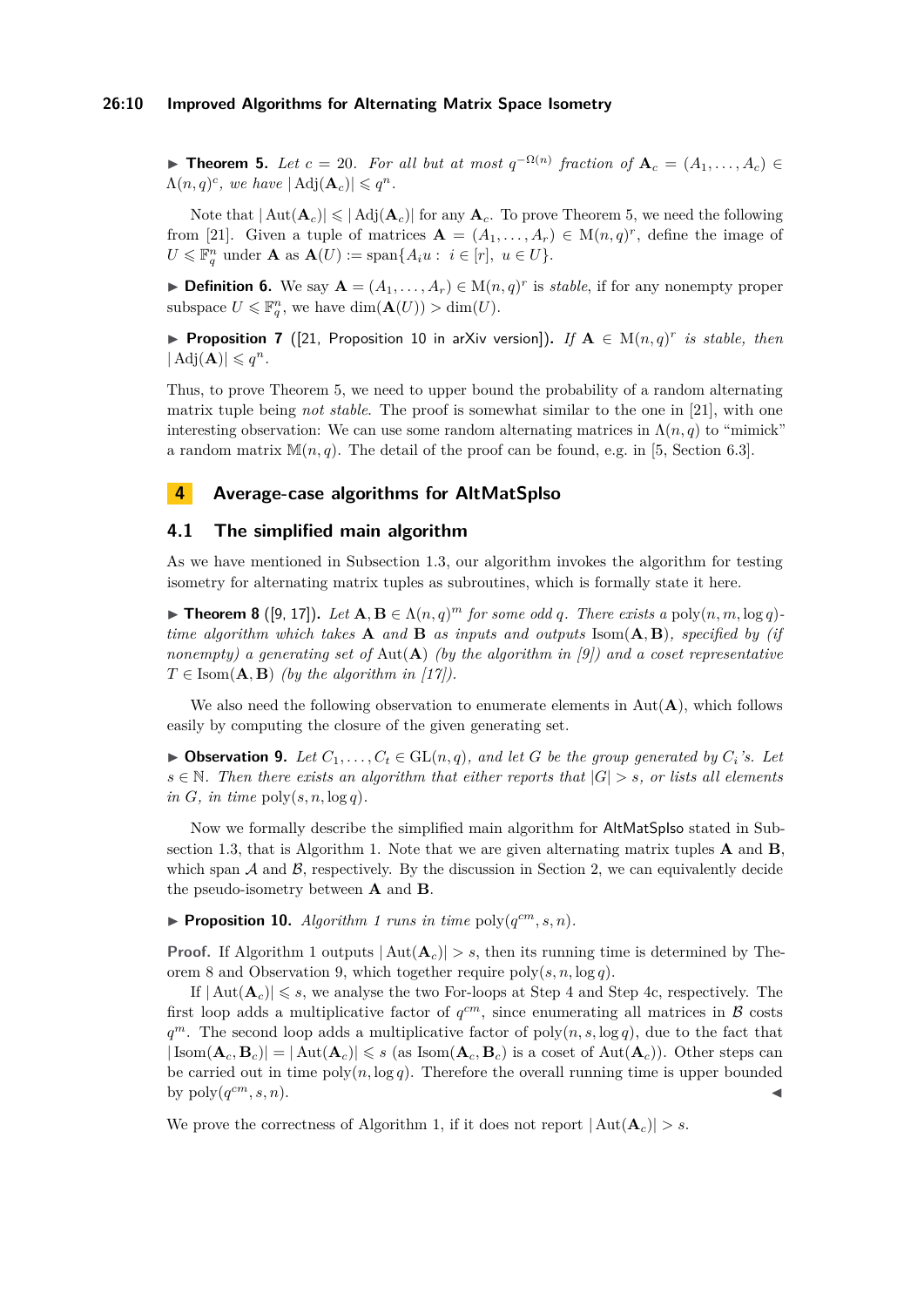<span id="page-10-1"></span>**Algorithm 1** The first average-case algorithm for AltMatSpIso.

**Input:**  $A = (A_1, ..., A_m), B = (B_1, ..., B_m) \in \Lambda(n, q)^m, c, s \in \mathbb{N}$ , and *q* is odd. **Output:** Either (1) " $|\text{Aut}(\mathbf{A}_c)| > s$ .", or (2)  $\Psi$ Isom( $\mathbf{A}, \mathbf{B}$ ) as a set *L*, which may be empty. **Algorithm procedure:**

- 1. Set  $L \leftarrow \{\}$ . Set  $\mathbf{A}_c = (A_1, \dots, A_c)$ .
- **2.** Use [Theorem 8](#page-9-1) to compute a generating set for Aut(**A***c*).
- **3.** Use [Observation 9](#page-9-2) with input *s* and the generating set of Aut $(\mathbf{A}_c)$ . (If  $|\text{Aut}(\mathbf{A}_c)| > s$ , we terminate the algorithm and report that " $|\text{Aut}(\mathbf{A}_c)| > s$ .")
- <span id="page-10-2"></span>**4.** Set  $\mathcal{B} = \text{span}\{B_1, \ldots, B_m\}$ ; for every  $\mathbf{B}_c = (B'_1, \ldots, B'_c) \in \mathcal{B}^c$ , do the following.
- **(a)** Use [Theorem 8](#page-9-1) to decide whether **A***<sup>c</sup>* and **B***<sup>c</sup>* are isometric.
- (b) If not, go to the next  $\mathbf{B}_c$ . Otherwise, we get the non-empty coset Isom $(\mathbf{A}_c, \mathbf{B}_c)$ .
- <span id="page-10-3"></span>(c) For every  $T \in \text{Isom}(\mathbf{A}_c, \mathbf{B}_c)$ , do the following. Test whether the linear spans of  $T^{\dagger}AT$  and **B** are the same. If not, go to the next *T*. If so, add *T* into *L*.
- **5.** Output *L*.

**Proposition 11.** If [Algorithm 1](#page-10-1) does not report  $|\text{Aut}(\mathbf{A}_c)| > s$ , then it lists the set of *pseudo-isometries (resp. isometries) between* **A** *(resp.* A*) and* **B** *(resp.* B*). In particular,*  $|\text{Isom}(\mathcal{A}, \mathcal{B})| = |\Psi \text{Isom}(\mathbf{A}, \mathbf{B})| \leqslant q^{cm} \cdot s.$ 

**Proof.** By Step [4c,](#page-10-3) every *T* added to *L* is a pseudo-isometry. We are left to show that *L* contains all the pseudo-isometries. For this, take any pseudo-isometry *T*. Since  $T^{\text{t}}AT = B$ , we know  $T^{\mathrm{t}}\mathbf{A}_cT$  is equal to some  $\mathbf{B}_c \in \mathcal{B}^c$ . So when enumerating these  $\mathbf{B}_c$  in Step [4,](#page-10-2) T will pass all the tests in the following, and then be added to *L*.

It remains to specify the choices of *c* and *s* in [Algorithm 1.](#page-10-1) This can be done by [Theorem 5.](#page-8-1)

<span id="page-10-4"></span>**Proposition 12.** *Let*  $c = 20$  *and*  $s = q^n$ *. For all but at most*  $q^{-\Omega(n)}$  *fraction of*  $A_c =$  $(A_1, \ldots, A_c) \in \Lambda(n,q)^c$ , we have  $|\text{Aut}(\mathbf{A}_c)| \leqslant s$ .

**Proof.** This is because, if  $T \in Aut(\mathbf{A}_c)$ , then  $(T^t, T^{-1}) \in Adj(\mathbf{A}_c)$ . So  $|Aut(\mathbf{A}_c)| \le$  $|\operatorname{Adj}(\mathbf{A}_c)|$ .

Combining Propositions [10](#page-9-3) to [12,](#page-10-4) we have the following theorem.

**Theorem 13.** Let  $m \ge 20$ , and let  $\mathbb{F}_q$  be a finite field of odd size. For all but at most  $q^{-\Omega(n)}$  fraction of  $A = (A_1, \ldots, A_m) \in \Lambda(n,q)^m$ , [Algorithm 1](#page-10-1) tests the isometry of  $A$  with *an arbitrary*  $\mathbf{B} \in \Lambda(n,q)^m$  *in time*  $q^{O(n+m)}$ .

## <span id="page-10-0"></span>**4.2 Magma implementation of [Algorithm 1](#page-10-1)**

To make this algorithm suitable for practical purposes, recall that the algorithm's running time is dominated by the two For-loops which give multiplicative factors of *q cm* and *s*, respectively. For the average-case analysis we used  $c = 20$ , but having this standing on the exponent is too expensive. In practice, actually using  $c = 3$  already imposes a severe restriction on *s*, the order of Aut $(A<sub>c</sub>)$ . So we use  $c = 3$  in the implementation which gives a reasonable performance.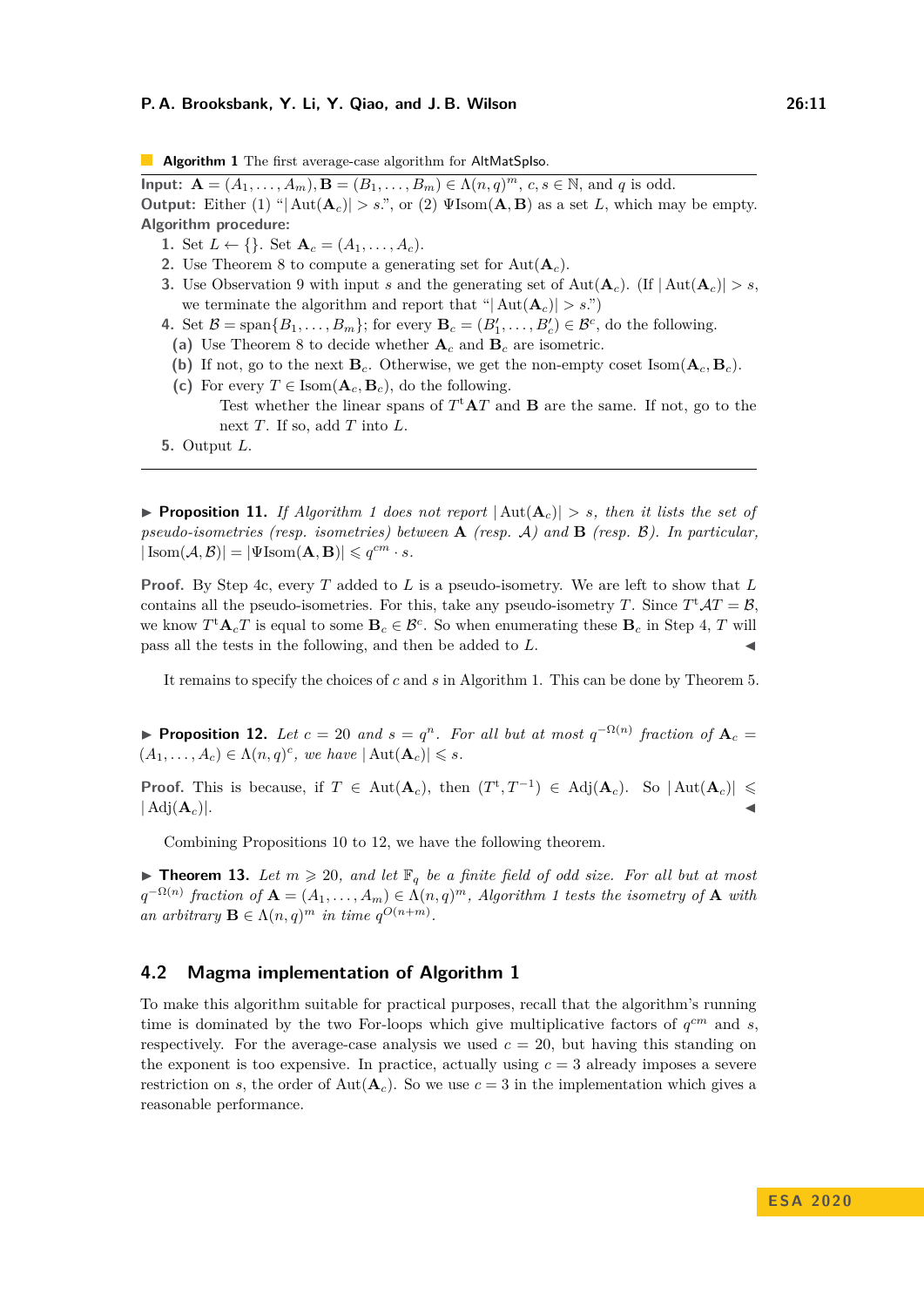#### **26:12 Improved Algorithms for Alternating Matrix Space Isometry**

But having  $q^{3m}$  in the For-loop is still too demanding. Indeed, in practice the tolerable enumeration is around  $5^{10}$ , namely  $q = 5$  and 10 on the exponent. So with  $c = 3$ , the range of *m* is still severely limited. (Interestingly, the algorithm seems to have a better dependence on *n*.) It is most desirable if we could let  $c = 1$ , namely simply  $q^m$ .

To achieve that we use the following heuristic. Note that if  $A_1, \ldots, A_c$  are low-rank matrices, then we will only need to match them with the low-rank matrices from B. Our experiement shows that, for a random *m*-tuple of alternating matrices **A** over  $\mathbb{F}_q$ , when *q* is a small constant, the number of low-rank (i.e. non-full-rank) matrices in the linear span of **A** is expected to be small (i.e. much smaller than  $q^m$ ) and non-zero (i.e. no less than 3) at the same time. Note that the set of all low-rank matrices can be computed in time  $q^m \cdot \text{poly}(n, \log q)$ -time. We then choose 3 low-rank matrices from the linear span of **A**. Then use  $q^m \cdot \text{poly}(n, \log q)$ -time to compute the set of low-rank matrices from  $\mathcal{B}$ , denoted as  $\mathcal{B}_l$ . We can then replace enumerating  $\mathcal{B}^c$  with  $\mathcal{B}_l^c$ , which in general is much smaller.

## <span id="page-11-0"></span>**4.3 The main algorithm and proof of [Theorem 1](#page-1-0)**

We now introduce the algorithm (see [Algorithm 2\)](#page-12-5) that supports [Theorem 1,](#page-1-0) which differs from [Algorithm 1](#page-10-1) in two places.

- **1.** The first and major difference is to replace the uses of  $Aut(A_c)$  and  $Isom(A_c, B_c)$  with the adjoint algebra  $\text{Adj}(\mathbf{A}_c)$  and adjoint space  $\text{Adj}(\mathbf{A}_c, \mathbf{B}_c)$ , thereby avoiding using [Theorem 8.](#page-9-1) Since  $\text{Adj}(\mathbf{A}_c)$  and  $\text{Adj}(\mathbf{A}_c, \mathbf{B}_c)$  are easy to compute over any field, this removes the odd *q* issue. On the other hand, although  $Adj(A_c)$  and  $Adj(A_c, B_c)$  are also easier to analyse,  $\text{Adj}(\mathbf{A}_c)$  and  $\text{Adj}(\mathbf{A}_c, \mathbf{B}_c)$  could be larger than  $\text{Aut}(\mathbf{A}_c)$  and  $\text{Isom}(\mathbf{A}_c, \mathbf{B}_c)$ , so they are less useful from the practical viewpoint.
- **2.** The second place is step [2](#page-12-6) in [Algorithm 2:](#page-12-5) instead of just using the first *c* matrices as in the algorithm presented in [Algorithm 1,](#page-10-1) [Algorithm 2](#page-12-5) slices the *m* matrices of **A** into  $\lfloor m/c \rfloor$  segments of *c*-tuples of matrices, and tries each segment until it finds one segment with a small adjoint algebra. This step helps in improving the average-case analysis, and can be applied to the algorithm presented in [Algorithm 1](#page-10-1) as well.

## <span id="page-11-1"></span>**Proposition 14.** *[Algorithm 2](#page-12-5) runs in time*  $\text{poly}(q^{cm}, s, n)$ *.*

**Proof.** If [Algorithm 2](#page-12-5) outputs "**A** does not satisfy the generic condition.", then it just executes the For-loop in Step [2,](#page-12-6) which together runs in time  $poly(m, n, \log q)$ .

Otherwise, there are two For-loops at Step [4](#page-12-7) and Step [4c,](#page-12-8) which add multiplicative factors  $q^{cm}$  and *s*, respectively. Other steps can be carried out in time poly $(n, \log q)$ . Therefore the whole algorithm runs in time  $poly(q^{cm}, s, n)$ .

We prove the correctness of [Algorithm 2](#page-12-5) in the case that it does not report "**A** does not satisfy the generic condition."

▶ **Proposition 15.** *Suppose that [Algorithm 2](#page-12-5) does not report* "**A** *does not satisfy the generic condition." Then the algorithm lists the (possibly empty) set of pseudo-isometries between* **A** *and* **B***. In particular,*  $|\Psi(\text{Isom}(\mathbf{A}, \mathbf{B}))| \leqslant q^{cm} \cdot s$ *.* 

**Proof.** By Step [4c,](#page-12-8) every  $T^t$  added to  $L$  is a pseudo-isometry. So we are left to show that  $L$ contains all the pseudo-isometries. For this, take an arbitrary pseudo-isometry *T*. Then *T* sends  $\mathbf{A}_c$  to some  $\mathbf{B}_c \in \mathcal{B}^c$ , i.e.,  $T^{\mathrm{t}} \mathbf{A}_c T = \mathbf{B}_c$ . In particular,  $(T^{\mathrm{t}}, T^{-1}) \in \mathrm{Adj}(\mathbf{A}_c, \mathbf{B}_c)$ . So when enumerating this  $\mathbf{B}_c \in \mathcal{B}^c$ ,  $(T^{\rm t}, T^{-1})$  will pass all the tests in the following, and *T* will be be added to L.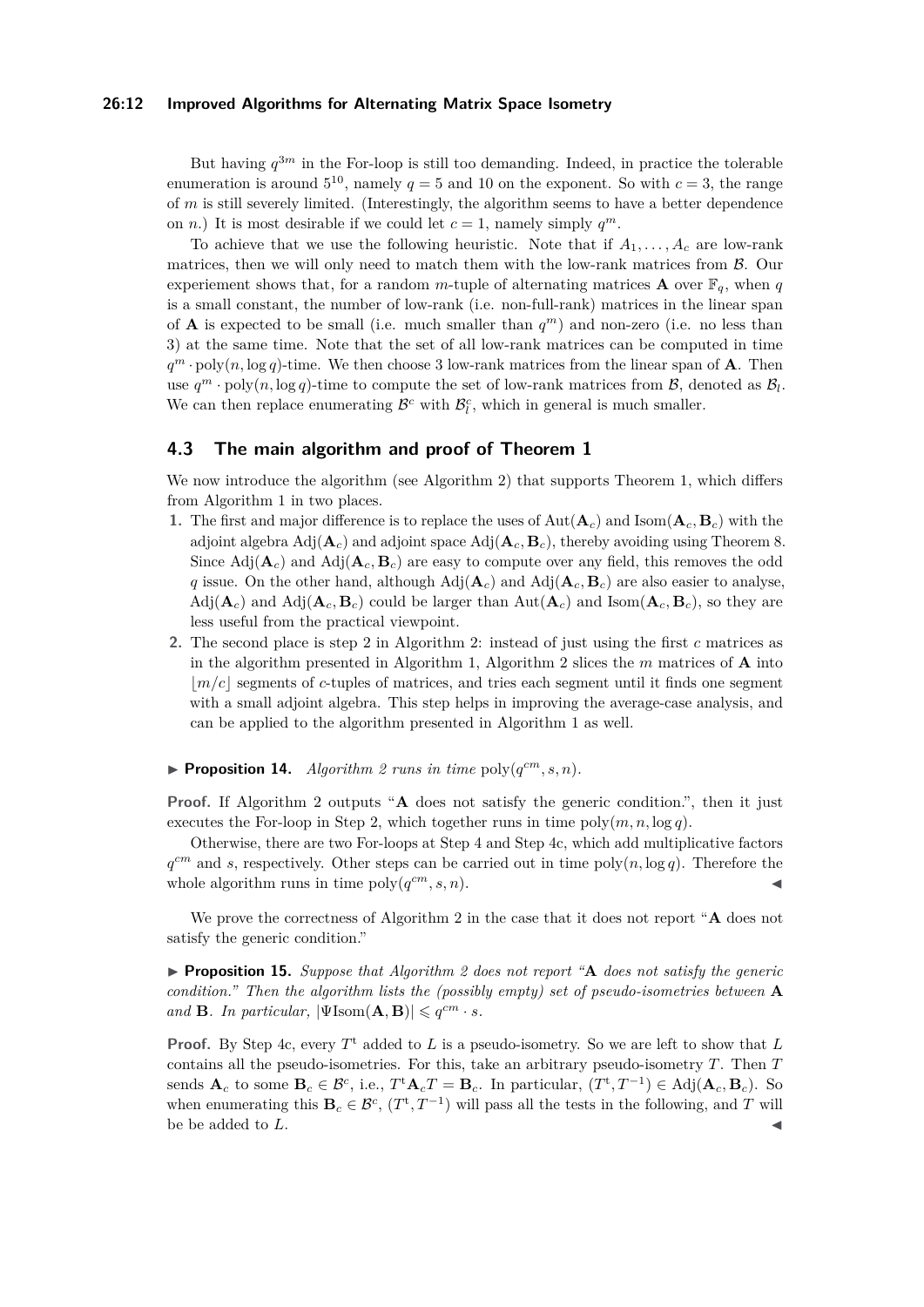<span id="page-12-5"></span>**Algorithm 2** The second average-case algorithm for AltMatSpIso.

**Input:**  $A = (A_1, ..., A_m), B = (B_1, ..., B_m) \in \Lambda(n, q)^m$  and  $c, s \in \mathbb{N}$ . **Output:** Either (1) "**A** does not satisfy the generic condition."; or (2) ΨIsom(**A***,* **B**) as a set *L*, which may be empty.

**Algorithm procedure:**

- 1. Set  $L \leftarrow \{\}$ . Set  $F \leftarrow \texttt{false}$ .
- <span id="page-12-6"></span>**2.** For  $i = 1, \ldots, |m/c|$ , do the following.
	- (a) Set  $\mathbf{A}_c = (A_{c(i-1)+1}, \ldots, A_{ci}).$
	- **(b)** Compute a linear basis of Adj $(\mathbf{A}_c) \subseteq M(n,q) \oplus M(n,q)$ .
	- (c) If  $| \operatorname{Adj}(\mathbf{A}_c)| \leq s$ , set *F* to be true, and break the For-loop.
- **3.** If  $F = \text{false}$ , return "**A** does not satisfy the generic condition." and terminate. Otherwise,
- <span id="page-12-7"></span>**4.** Set  $\mathcal{B} = \text{span}\{B_1, \ldots, B_m\}$ ; for every  $\mathbf{B}_c = (B_1, \ldots, B_c) \in \mathcal{B}^c$ , do the following. (a) Compute a linear basis for  $\text{Adj}(\mathbf{A}_c, \mathbf{B}_c) \subseteq \text{M}(n, q) \oplus \text{M}(n, q)$ .
- (b) If  $| \text{Adj}(\mathbf{A}_c, \mathbf{B}_c) | > s$ , go to the next  $\mathbf{B}_c$ .
- <span id="page-12-8"></span>(c) For every  $(T, T') \in Adj(\mathbf{A}_c, \mathbf{B}_c)$ , do the following. If *T* and *T*' are invertible and  $(T')^{-1} = T^{\rm t}$ , test whether the linear spans of  $TAT^t$  and **B** are the same. If not, go to the next  $(T, T')$ . If so, add  $T^t$  into *L*.
- **5.** Output *L*.

Now we specify the choice of  $c = 20$  and  $s = q^n$ , based on [Theorem 5.](#page-8-1)

<span id="page-12-9"></span>**► Proposition 16.** *Let*  $m \ge c = 20$ , and let  $\ell = \lfloor m/c \rfloor \in \mathbb{N}$ . For all but at most  $q^{-\Omega(n \cdot \ell)}$  $q^{-\Omega(nm)}$  fraction of  $A = (A_1, \ldots, A_m) \in \Lambda(n,q)^m$ , there exists some  $i \in [\ell]$ , such that, letting  ${\bf A}_{c,i} = (A_{c(i-1)+1}, \ldots, A_{ci}),$  we have  $| \text{Adj}({\bf A}_{c,i}) | \leqslant q^n$ .

**Proof.** We slice **A** into  $\ell = \lfloor m/c \rfloor$  segments, where each segment consists of *c* random alternating matrices. Each segment is some  $\mathbf{A}_{c,i} \in \Lambda(n,q)^c$ , with  $\Pr[\mathrm{Adj}(\mathbf{A}_{c,i})] > q^n] \leq$  $q^{-\Omega(n)}$  by [Theorem 5.](#page-8-1) Since  $A_1, \ldots, A_m$  are chosen independently and uniformly at random, the probability of every  $\mathbf{A}_{c,i} = (A_{c(i-1)+1}, \ldots, A_{ci}), i \in [\ell],$  with  $|Adj(\mathbf{A}_{c,i})| > q^n$ , is upper bounded by  $(q^{-\Omega(n)})^{\ell} = q^{-\Omega(nm)}$ . John Stein Stein Stein Stein Stein Stein Stein Stein Stein Stein Stein Stein Stein Stein Stein Stein Stein S<br>John Stein Stein Stein Stein Stein Stein Stein Stein Stein Stein Stein Stein Stein Stein Stein Stein Stein Ste

[Theorem 1](#page-1-0) then follows from Propositions [14](#page-11-1) to [16.](#page-12-9)

#### **References**

- <span id="page-12-3"></span>**1** László Babai. Graph Isomorphism in Quasipolynomial Time [extended abstract]. In *Proceedings of the 48th Annual ACM SIGACT Symposium on Theory of Computing, STOC 2016*, pages 684–697, 2016. [arXiv:1512.03547v2](https://arxiv.org/abs/1512.03547v2). [doi:10.1145/2897518.2897542](https://doi.org/10.1145/2897518.2897542).
- <span id="page-12-1"></span>**2** László Babai, Paul Erdős, and Stanley M. Selkow. Random Graph Isomorphism. *SIAM Journal on Computing*, 9(3):628–635, 1980. [doi:10.1137/0209047](https://doi.org/10.1137/0209047).
- <span id="page-12-2"></span>**3** László Babai and Ludek Kucera. Canonical Labelling of Graphs in Linear Average Time. In *20th Annual Symposium on Foundations of Computer Science, San Juan, Puerto Rico, 29-31 October 1979*, pages 39–46, 1979. [doi:10.1109/SFCS.1979.8](https://doi.org/10.1109/SFCS.1979.8).
- <span id="page-12-4"></span>**4** Reinhold Baer. Groups with Abelian Central Quotient Group. *Transactions of the American Mathematical Society*, 44(3):357–386, 1938. [doi:10.2307/1989886](https://doi.org/10.2307/1989886).
- <span id="page-12-0"></span>**5** Peter A. Brooksbank, Joshua A. Grochow, Yinan Li, Youming Qiao, and James B. Wilson. Incorporating Weisfeiler-Leman into Algorithms for Group Isomorphism, 2019. arXiv. [arXiv:](http://arxiv.org/abs/1905.02518) [1905.02518](http://arxiv.org/abs/1905.02518).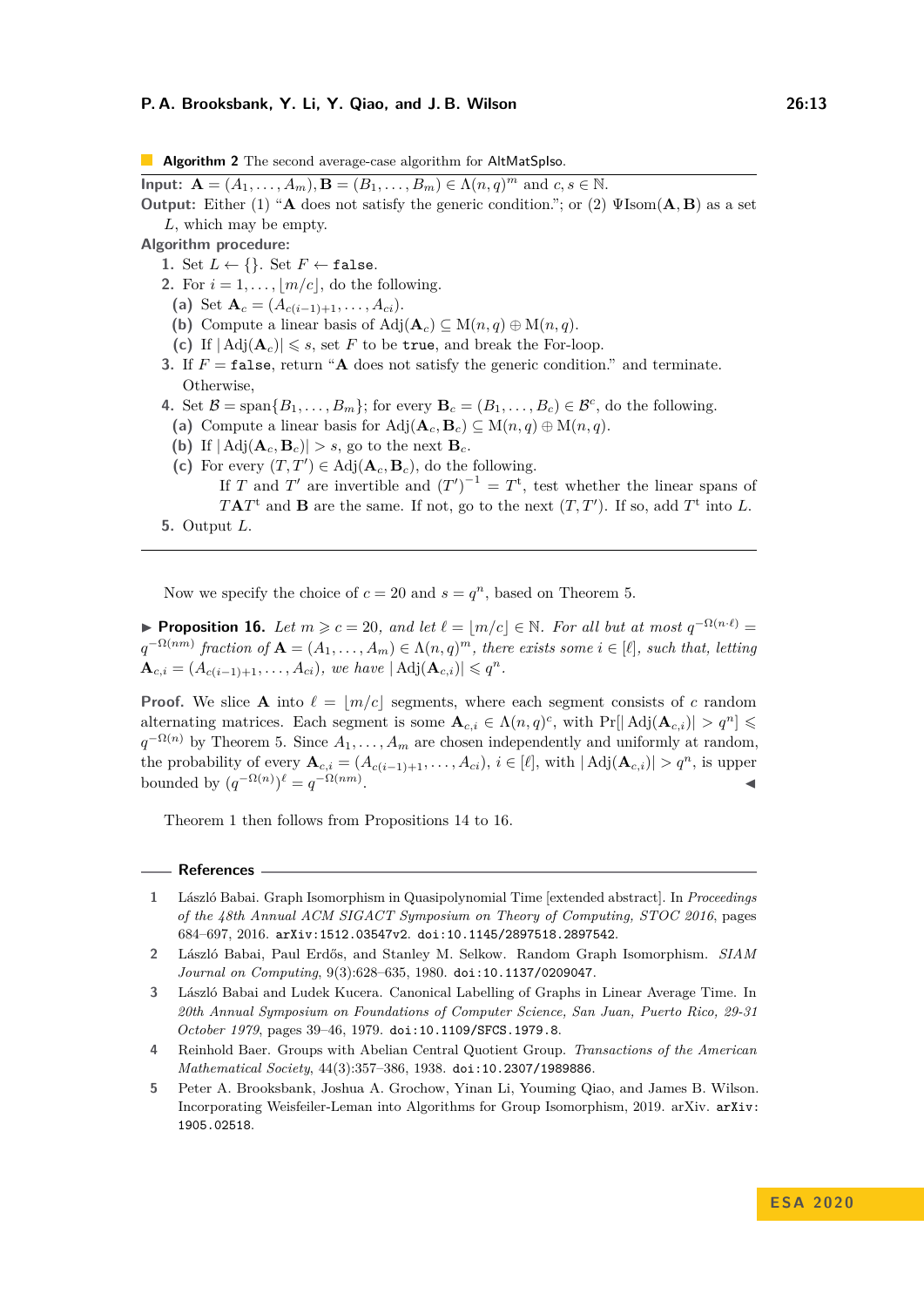## **26:14 Improved Algorithms for Alternating Matrix Space Isometry**

- <span id="page-13-2"></span>**6** Peter A. Brooksbank, Joshua Maglione, and James B. Wilson. TheTensor.Space. [https:](https://github.com/thetensor-space/) [//github.com/thetensor-space/](https://github.com/thetensor-space/).
- <span id="page-13-13"></span>**7** Peter A. Brooksbank, Joshua Maglione, and James B. Wilson. A Fast Isomorphism Test for Groups whose Lie Algebra has Genus 2. *Journal of Algebra*, 473:545–590, 2017. [doi:](https://doi.org/10.1016/j.jalgebra.2016.12.007) [10.1016/j.jalgebra.2016.12.007](https://doi.org/10.1016/j.jalgebra.2016.12.007).
- <span id="page-13-17"></span>**8** Peter A. Brooksbank and Eamonn A. O'Brien. Constructing the Group Preserving a System of Forms. *International Journal of Algebra and Computation*, 18(02):227–241, 2008. [doi:](https://doi.org/10.1142/S021819670800441X) [10.1142/S021819670800441X](https://doi.org/10.1142/S021819670800441X).
- <span id="page-13-12"></span>**9** Peter A. Brooksbank and James B. Wilson. Computing Isometry Groups of Hermitian Maps. *Transactions of the American Mathematical Society*, 364(4):1975–1996, 2012. [doi:](https://doi.org/10.2307/41524909) [10.2307/41524909](https://doi.org/10.2307/41524909).
- <span id="page-13-1"></span>**10** Paul Erdős and Alfréd Rényi. On Random Graphs I. *Publicationes Mathematicae Debrecen*, 6:290–297, 1959.
- <span id="page-13-7"></span>**11** Volkmar Felsch and Joachim Neubüser. On a Programme for the Determination of the Automorphism Group of a Finite Group. In *Computational Problems in Abstract Algebra*, pages 59–60. Pergamon, 1970. [doi:10.1016/B978-0-08-012975-4.50011-4](https://doi.org/10.1016/B978-0-08-012975-4.50011-4).
- <span id="page-13-9"></span>**12** Joshua A. Grochow and Youming Qiao. Algorithms for Group Isomorphism via Group Extensions and Cohomology. *SIAM Journal on Computing*, 46(4):1153–1216, 2017. [doi:](https://doi.org/10.1137/15M1009767) [10.1137/15M1009767](https://doi.org/10.1137/15M1009767).
- <span id="page-13-6"></span>**13** Joshua A. Grochow and Youming Qiao. Isomorphism Problems for Tensors, Groups, and Cubic Forms: Completeness and Reductions, 2019. arXiv. [arXiv:1907.00309](http://arxiv.org/abs/1907.00309).
- <span id="page-13-4"></span>**14** Hermann Heineken and Hans Liebeck. The Occurrence of Finite Groups in the Automorphism Group of Nilpotent Groups of Class 2. *Archiv der Mathematik*, 25:8–16, 1974. [doi:10.1007/](https://doi.org/10.1007/BF01238631) [BF01238631](https://doi.org/10.1007/BF01238631).
- <span id="page-13-8"></span>**15** Harald Andrés Helfgott, Jitendra Bajpai, and Daniele Dona. Graph Isomorphisms in Quasipolynomial Time, 2017. arXiv. [arXiv:1710.04574](http://arxiv.org/abs/1710.04574).
- <span id="page-13-18"></span>**16** Gábor Ivanyos, Marek Karpinski, and Nitin Saxena. Deterministic polynomial time algorithms for matrix completion problems. *SIAM Journal on Computing*, 39(8):3736–3751, 2010. [doi:](https://doi.org/10.1137/090781231) [10.1137/090781231](https://doi.org/10.1137/090781231).
- <span id="page-13-15"></span>**17** Gábor Ivanyos and Youming Qiao. Algorithms Based on ∗-Algebras, and Their Applications to Isomorphism of Polynomials with One Secret, Group Isomorphism, and Polynomial Identity Testing. *SIAM Journal on Computing*, 48(3):926–963, 2019. [doi:10.1137/18M1165682](https://doi.org/10.1137/18M1165682).
- <span id="page-13-14"></span>**18** Zhengfeng Ji, Youming Qiao, Fang Song, and Aaram Yun. General Linear Group Action on Tensors: A Candidate for Post-quantum Cryptography. In *Theory of Cryptography*, pages 251–281, 2019. [doi:10.1007/978-3-030-36030-6\\_11](https://doi.org/10.1007/978-3-030-36030-6_11).
- <span id="page-13-10"></span>**19** Telikepalli Kavitha. Linear Time Algorithms for Abelian Group Isomorphism and Related Problems. *Journal of Computer and System Sciences*, 73(6):986–996, 2007. [doi:10.1016/j.](https://doi.org/10.1016/j.jcss.2007.03.013) [jcss.2007.03.013](https://doi.org/10.1016/j.jcss.2007.03.013).
- <span id="page-13-11"></span>**20** Mark L. Lewis and James B. Wilson. Isomorphism in Expanding Families of Indistinguishable Groups. *Groups Complexity Cryptology*, 4(1):73–110, 2012. [doi:10.1515/gcc-2012-0008](https://doi.org/10.1515/gcc-2012-0008).
- <span id="page-13-0"></span>**21** Yinan Li and Youming Qiao. Linear Algebraic Analogues of the Graph Isomorphism Problem and the Erdős-Rényi Model. In *58th IEEE Annual Symposium on Foundations of Computer Science, FOCS 2017*, pages 463–474, 2017. [arXiv:1708.04501v2](https://arxiv.org/abs/1708.04501v2). [doi:10.1109/FOCS.2017.49](https://doi.org/10.1109/FOCS.2017.49).
- <span id="page-13-16"></span>**22** Yinan Li and Youming Qiao. Group-theoretic Generalisations of Vertex and Edge Connectivities, 2019. arXiv. [arXiv:1906.07948](http://arxiv.org/abs/1906.07948).
- <span id="page-13-5"></span>**23** Ruvim Lipyanski and Natalia Vanetik. On Borel Complexity of the Isomorphism Problems for Graph related Classes of Lie Algebras and Finite *p*-groups. *Journal of Algebra and its Applications*, 14(5):1550078, 15, 2015. [doi:10.1142/S0219498815500784](https://doi.org/10.1142/S0219498815500784).
- <span id="page-13-3"></span>**24** Eugene M. Luks. Permutation Groups and Polynomial-time Computation. In *Groups and Computation*, volume 11 of *DIMACS: Series in Discrete Mathematics and Theoretical Computer Science*, 1993.